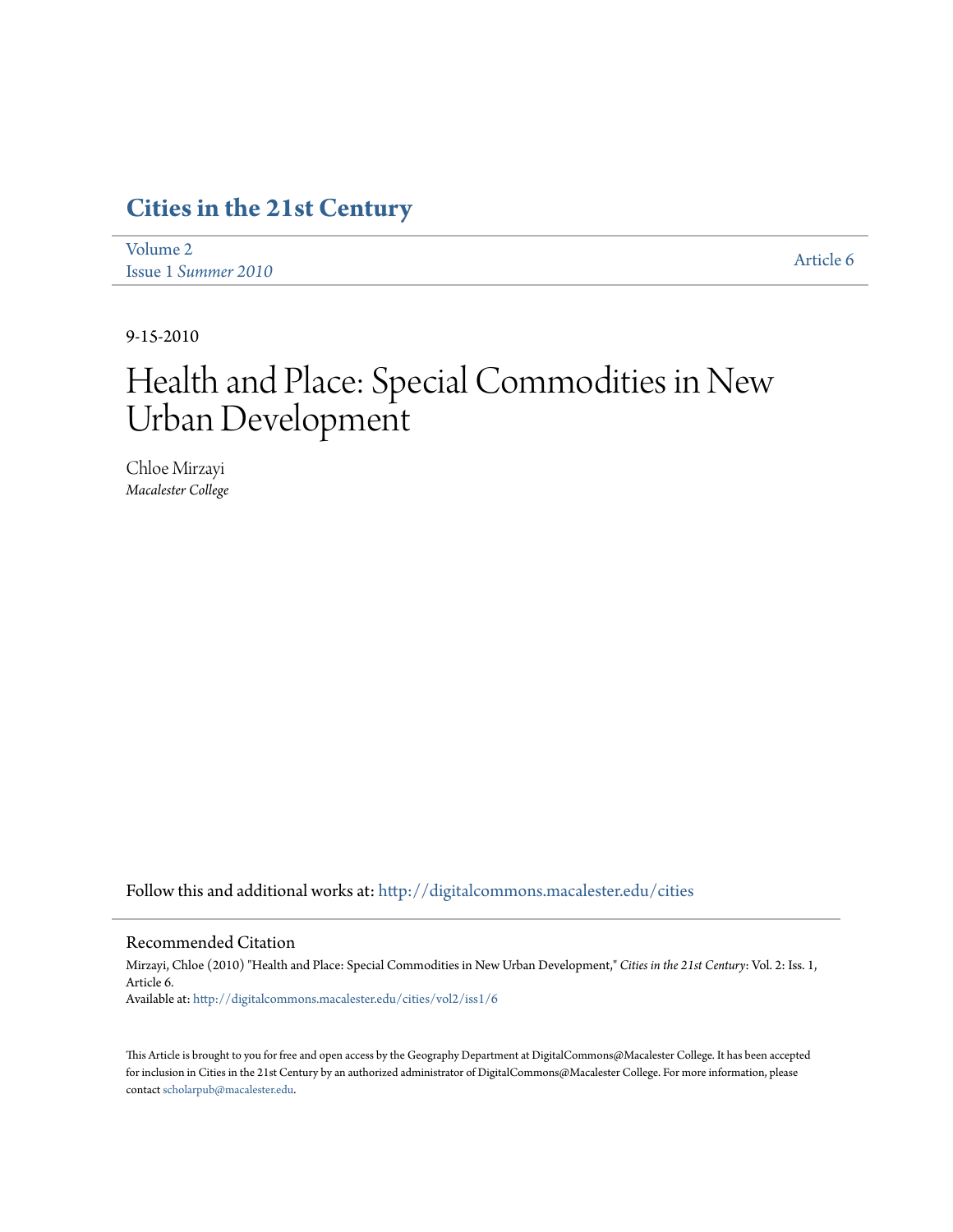Chloe Mirzayi Dan Trudeau Cities in the  $21<sup>st</sup>$  Century 7 April 2010

Health and Place: Special Commodities in New Urban Development

# **Introduction: Health and place**

I grew up in the Highlands 460 neighborhood in Centennial, Colorado. I remember in the years before I got my license feeling so imprisoned by my neighborhood and shut off from the rest of the world. The closest commercial center was a bunch of furniture stores ten minutes away. The only place that offered any sort of food, a 7-11, was a 15 minute walk from my house. Every day after school my friends and I would ride our bikes there, staying on the sidewalks because drivers would yell or honk at us when we rode on the streets, and get slurpees. They were cheap and sugary and it was the only place to get treats that we could bike to easily. Our suburb, like many other suburbs across the United States, was built for automobile traffic and not for walking or biking.

Can where you live put you at risk of being unhealthy? Public health practitioners think so. The built environment has been found to be associated with higher rates of obesity, hypertension, and other chronic illnesses in several different studies (Frumkin 2002) (Ewing, et al. 2003) (Frank, Anderesen and Schmid, Obesity Relationships with Community Design, Physical Activity, and Time Spent in Cars 2004). The primary argument of most of these studies is that suburbs, in which most Americans now reside, encourage a sedentary lifestyle. Designers do not consider walking when planning new developments which means the developments may discourage residents from walking. This can take the form of not having sidewalks or placing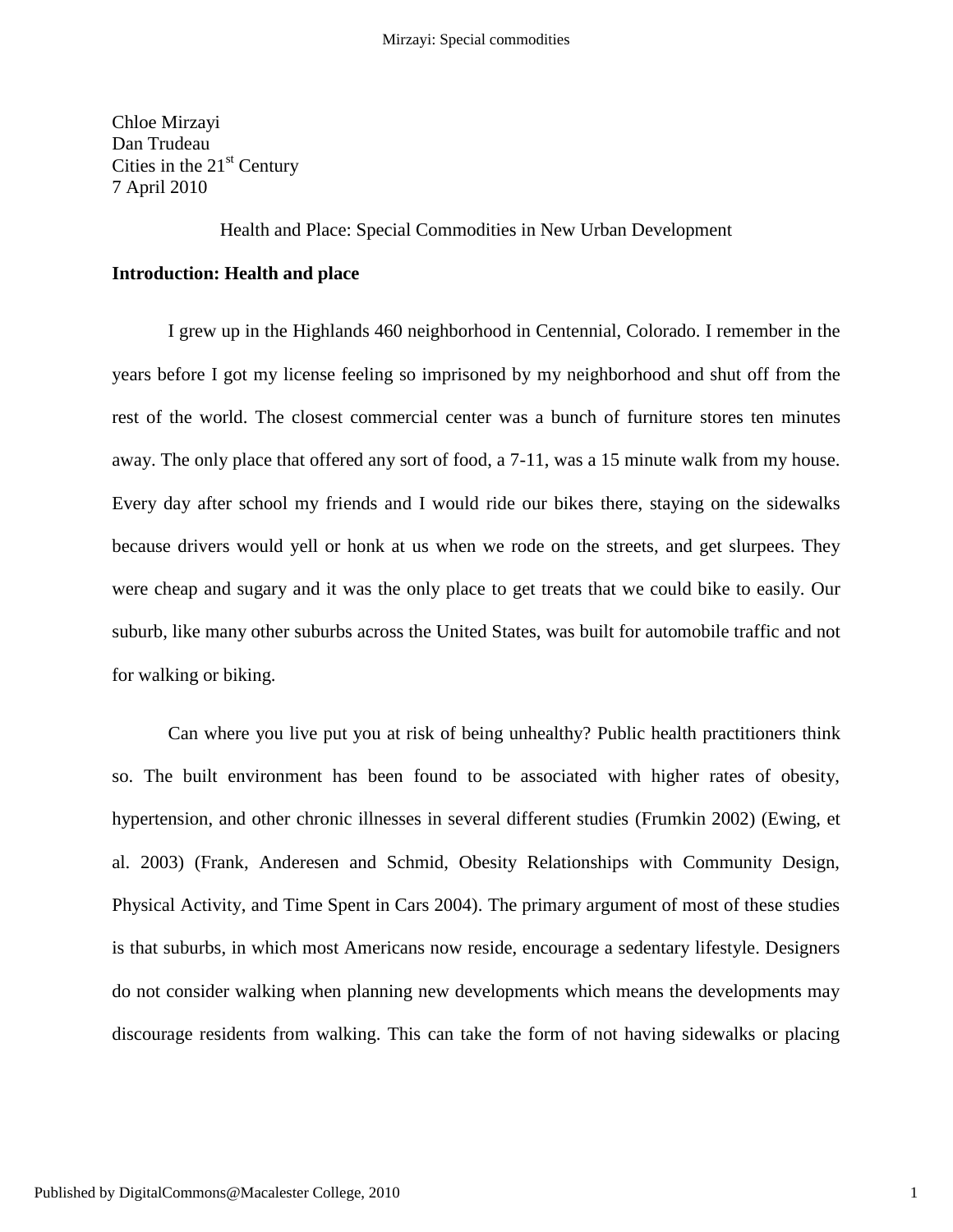destinations (such as retail spaces) out of walking distance for most people. The twisty, cul-desac-based layout of newer suburbs create a longer distance to destinations that are quite close.

The result is that people do not walk to places and instead drive. Driving is associated with obesity and increased levels of stress (Frumkin 2002). Driving provides basically no exercise as the only walking the person does is from the parking lot to the door. Because of the necessity of driving, most Americans have to drive frequently in their daily lives creating gridlock and leading to stress and hypertension. The phenomenon known as "road rage" has become somewhat of an overused term by the media but highlights the stressful nature of driving in the United States. If people could spend less time driving and more time walking, there would be health benefits (Taylor, et al. 2003). However, the structure of urban sprawl and development makes walking impossible or highly inconvenient (Frank, Anderesen and Schmid, Obesity Relationships with Community Design, Physical Activity, and Time Spent in Cars 2004).

There are other associations between built environment and health as well. Experts have posited links between urban environment and air quality, water quality, healthy eating, and mental health (Frumkin 2002). Clearly, the effects of the environment can have a dramatic effect on the health of the individual and the community.

What is not so clear, however, is how the values assigned to place and values assigned to health interact in a capitalist system. Both health and place represent special commodities of capitalism. For this paper I use the case study of CityCenter Englewood, a transit-oriented New Urban development in Englewood, Colorado, in order to examine how health and place are related as commodities. CityCenter Englewood is an interesting project in that it was an attempt by a working class suburb to turn an old, outdated mall site into a new space that would serve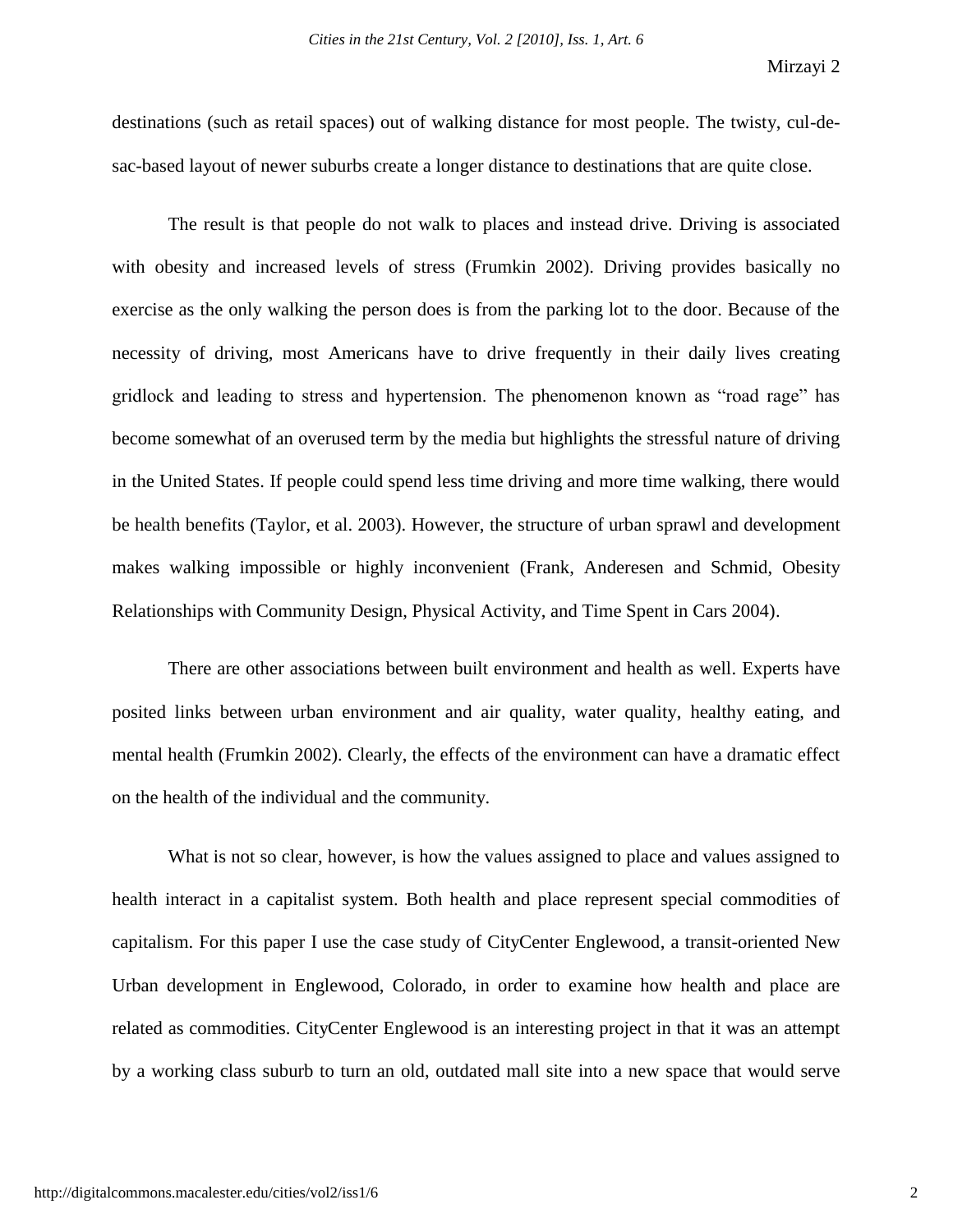both as a retail center and a community gathering space (Schwanke 2002). Another interesting point is that CityCenter Englewood was Colorado"s first transit-oriented development (Urban Land Institute 2009).

A constellation of forces were responsible for CityCenter"s development including government, commercial, and public groups. The political economy framework predicts that place and health are special commodities, unequal in distribtuion. Because of the connection between place and health, use and exchange values of place should consider health as part of the value behind a place. Through interviews with developers and planners, a review of publications about CityCenter, and an analysis of current literature, I examined how the developers valued health while developing CityCenter Englewood. Those involved in the design of CityCenter Englewood were not concerned about the commodity of health while planning the project, except in terms of walkability. I then looked at forms of health they were neglecting, the importance of place to these forms of health, and proposed solutions to improve health.

# **New Urbanism**

New Urbanism is an emerging type of urban planning and development design that reacts against the issues of previous city design. In 1996 at the Congress for New Urbanism"s annual meeting, attendees ratified a document that serves as the guiding principles for New Urbanism. The first task of the document is to define what New Urbanism is fighting against: "disinvestment in central cities, the spread of placeless sprawl, increasing separation by race and income, environmental deterioration, loss of agricultural lands and wilderness, and the erosion of society's built heritage as one interrelated community-building challenge" (Congress for the New Urbanism 1996). From there they begin to list the qualities they seek as New Urbanists. These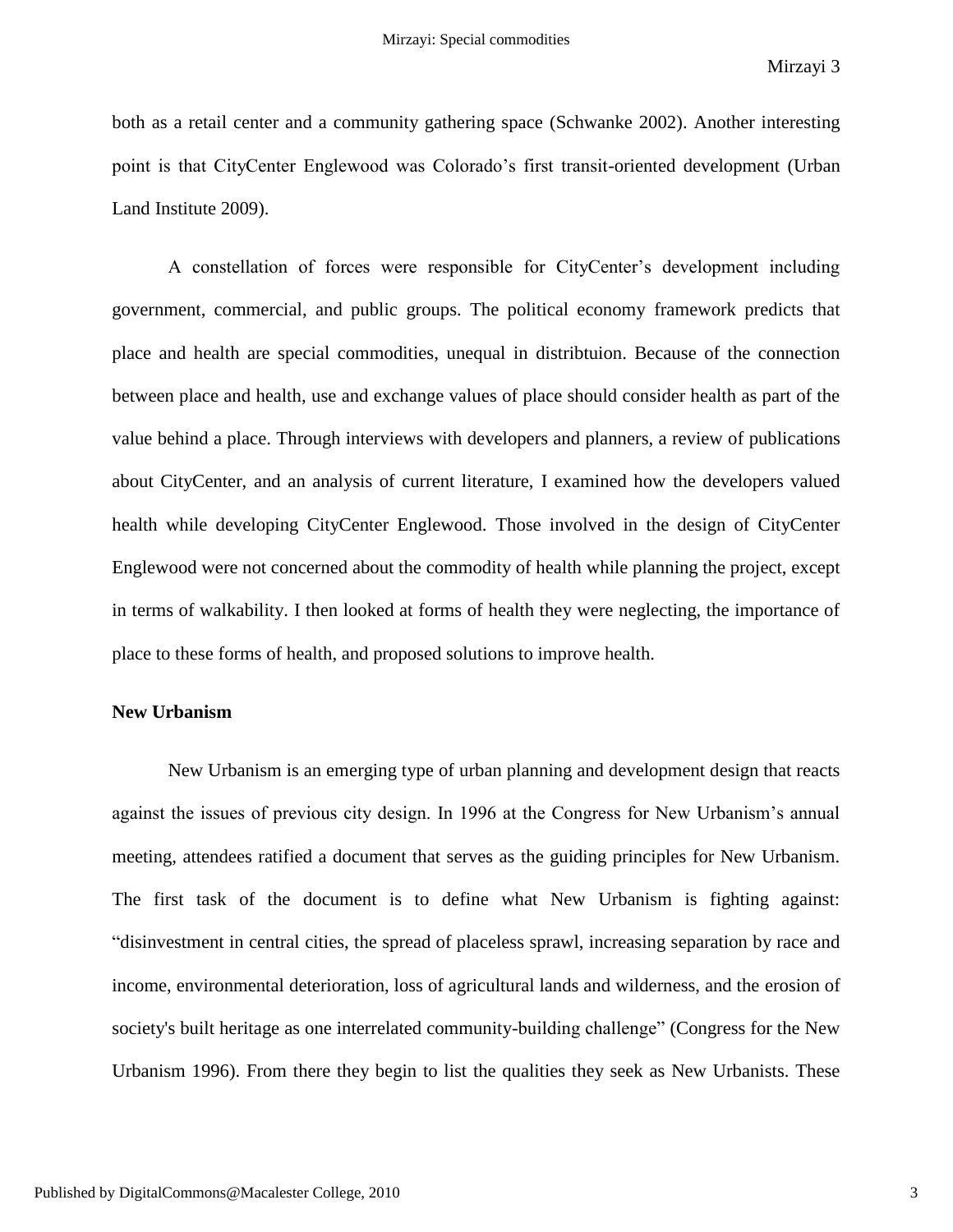qualities include mixed-use spaces, transit-oriented development, walking-friendly design, diverse housing types and costs, and integrated parks (Congress for the New Urbanism 1996). To quickly define the terms that might not be obvious, a mixed-use space contains multiple types of development including residential, commercial, retail, office, government, public, and other uses. Transit-oriented development integrates a form of mass-transit such as a light rail stop. Walkingfriendly design encourages people to walk by providing a pleasant built environment.

The charter mentions health twice: once in terms of economic health and the other in terms of environmental health. While both (and many other factors noted) may have an impact on overall health, the drafters clearly were not drawing a connection between this new type of development and the health ramifications it may have.

#### **Defining the political economy framework**

Evaluating the facets of development is not an easy task. However, political economy is a useful tool for taking a critical perspective on development in capitalist economic systems. Political economy is a framework that applies a Marxist perspective to commodities. The values of various commodities are unequal and these commodities are unequally distributed among people and across a landscape. Commodities can be anything that a person or a society places value in and exchanges whether for cash, other commodities, or services. This could be natural resources, manufactured goods, services, and even places.

Some people, through ownership of certain places, can access commodities that other people cannot. The existence of commodities and their ownership by private individuals (or corportations) creates an unequal distribution of capital. Capital, in the political economic perspective, is the ability to wield power and influence over commodities and by extension the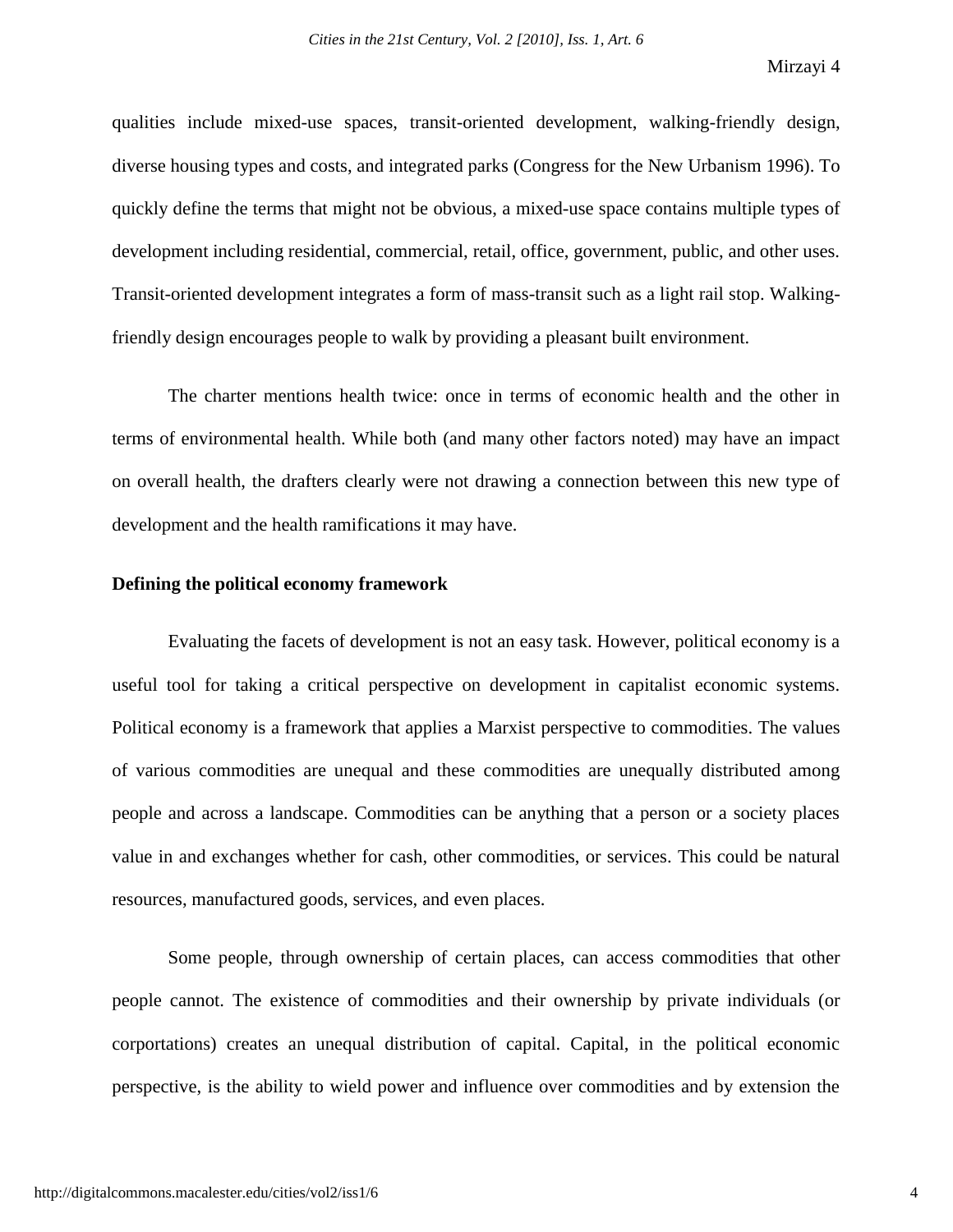people who are dependent on those commodities. Understanding capital as more than just money or value, but as a form of power in a capitalist society aids the understanding of political economy. Government officials, corporations, and elite citizens can use their capital to leverage decisions in their favor. In turn this creates more capital at their disposal.

The component, place, can sometimes be a nebulous concept that is highly dependent on scale and definition. A place can be as large as a country or as small as a room. It is important therefore for the researcher to define the place or places under study. Under the political economic framework, place is a commodity. Unlike many other commodities, however, place has some specialized features that make it unique.

Political economy of place is concerned with examining place as a commodity and how different actors and structures converge around place. The resulting interactions and conflicts between competing interests highlight the powerful nature of place as a commodity. Logan and Molotch in their chapter "Places as Commodities" define the special features of place commodities as: (1) place is indispensible, (2) the value of places are dependent on the places around them, (3) the same place can have multiple values, and (4) places are always a monopoly (Logan and Molotch 1987).

The first special feature seems obvious, but it is important in understanding why agents interacting within the market system assign value to place at all. Humans need place to live. As Logan and Molotch note, "All human activity must occur somewhere" (Logan and Molotch 1987). Because humans must have place and place in almost every society is commoditized, the desire for place creates a demand that the landowners must supply which drives the value of the place. For instance in the United States, home prices are driven by demand for homes in an area.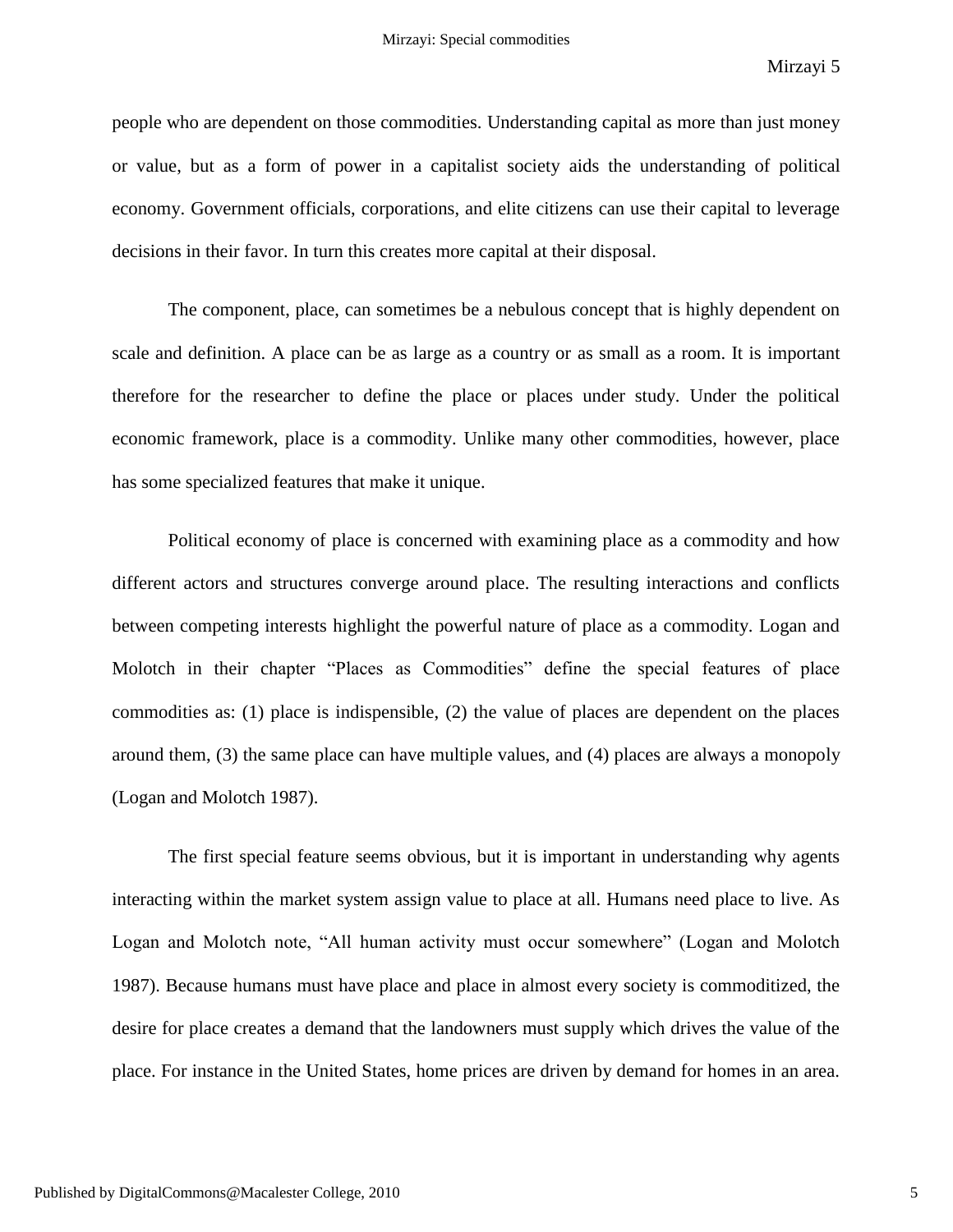If there is little demand, a place with similar characteristics will sell for less than the same place in an area of high demand.

The value of these places which are in demand is heavily dependent on the places around them. For instance, a house overlooking a park will be more expensive than a house overlooking a sewage plant (all other factors being equal). Therefore the occupant of a place has a stake in the places around it. This is different from other commodities and makes place dependent on both individual and communal actions.

Value of place can be intangible and include memories of the space and relationships and social networks formed therein. Although they are intangible, they are not unimportant. In fact use value can be an important reason for people to stay in a space even if the exchange value may decline. Exchange value is the value outside agents put on the property. This valuation tends to ignore history and memory and focus on the physical values of the space. There is, of course, some overlap between the two values and they are by no means mutually exclusive.

The final special feature is that there is no alternative to place. People must live somewhere and because place is a commodity, there is a cost associated simply with existing (Logan and Molotch 1987). This is true even for public spaces as peoples" tax dollars go towards the purchase and maintenance of these spaces. There is therefore no such thing as a free space. All spaces are commodities and people must participate in the place market in some form or another to exist.

Tied in with the concepts of place commodities are the concepts of growth and the growth machine. Because space is a commodity, there are certain agents (Logan and Molotch call them the "rentier class") who seek growth in order to generate capital (Logan and Molotch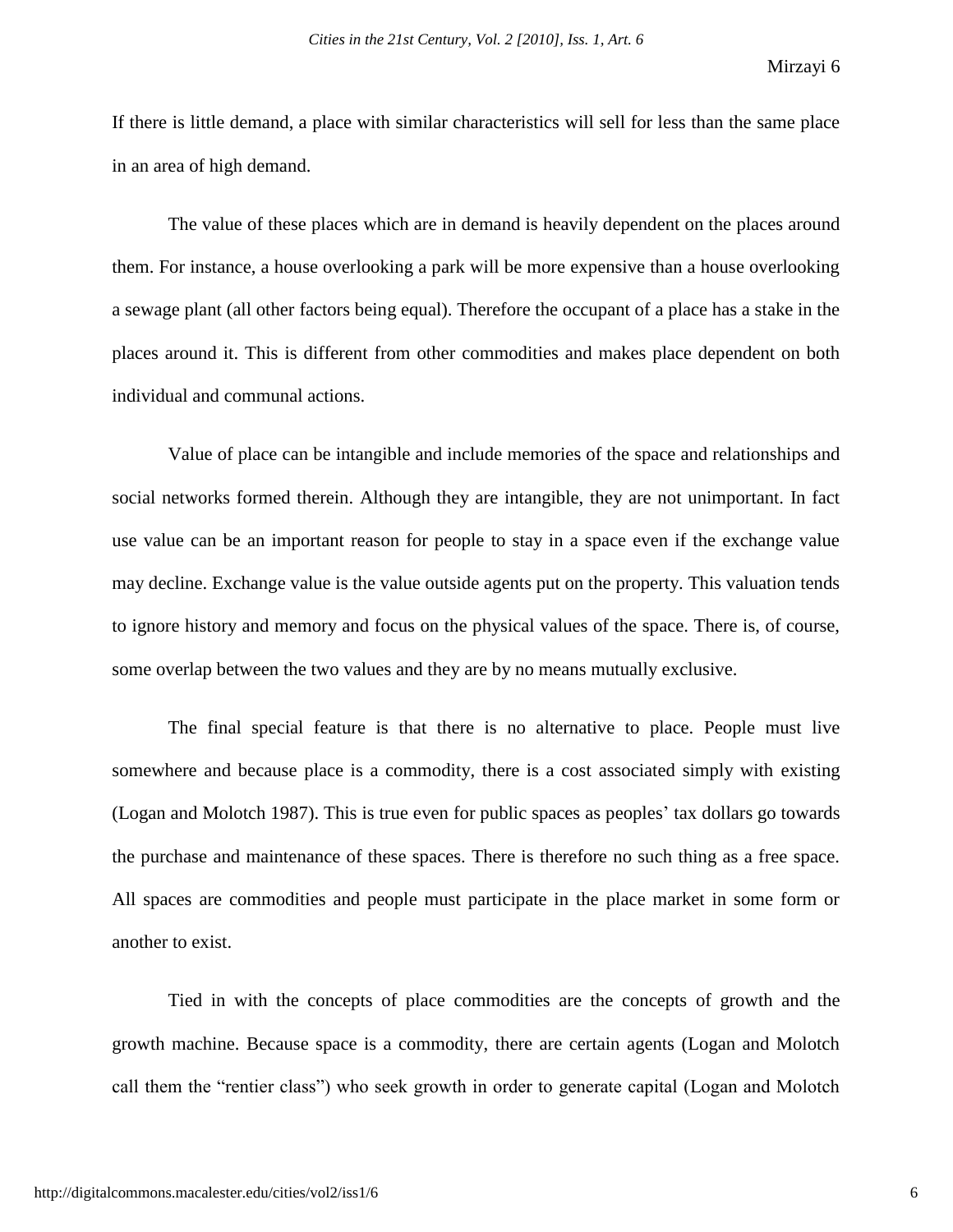1987). By growing new spaces, they devalue older spaces and create a flow of capital into the newer space. Eventually even newer spaces are built to generate more capital for the rentier class, the older spaces are devalued, and the cycle of the growth machine continues. The overall perpetuation of the growth machine is referred to as value-free growth. Value-free growth is growth that is unchecked by social or political intervention. The name alludes to the idea that the growth is devoid of checks from people around it. Social values (which can include laws and other interventions) are unable to check the growth.

Dolores Hayden in "Building Suburbia" traces the growth machine back hundreds of years to the beginning of the 19th century in the United States (Hayden 2003). Although it has existed for hundreds of years, Hayden"s concluding message is that the growth machine"s suburbs are far from inevitable. The mechanisms required to stop the growth machine, which is powerful and entrenched in US politics, are in the hands of the government who can encourage redevelopment of existing suburbs and create value in memory and history of places, not just on new development of greenfields (Hayden 2003). Both of the examples that Hayden cites as successful redevelopment projects had large amounts of government intervention both funding and guiding the projects (Hayden 2003).

## **Methodology**

For this paper, I conducted phone interviews with three people with connections with CityCenter Englewood. The first is a representative of the residential space at CityCenter. The other two are planners: one from the City of Englewood and the other from Calthorpe Associates, a design firm that focuses on New Urban forms of development. All of my interviewees seemed proud to talk about CityCenter Englewood and were happy to share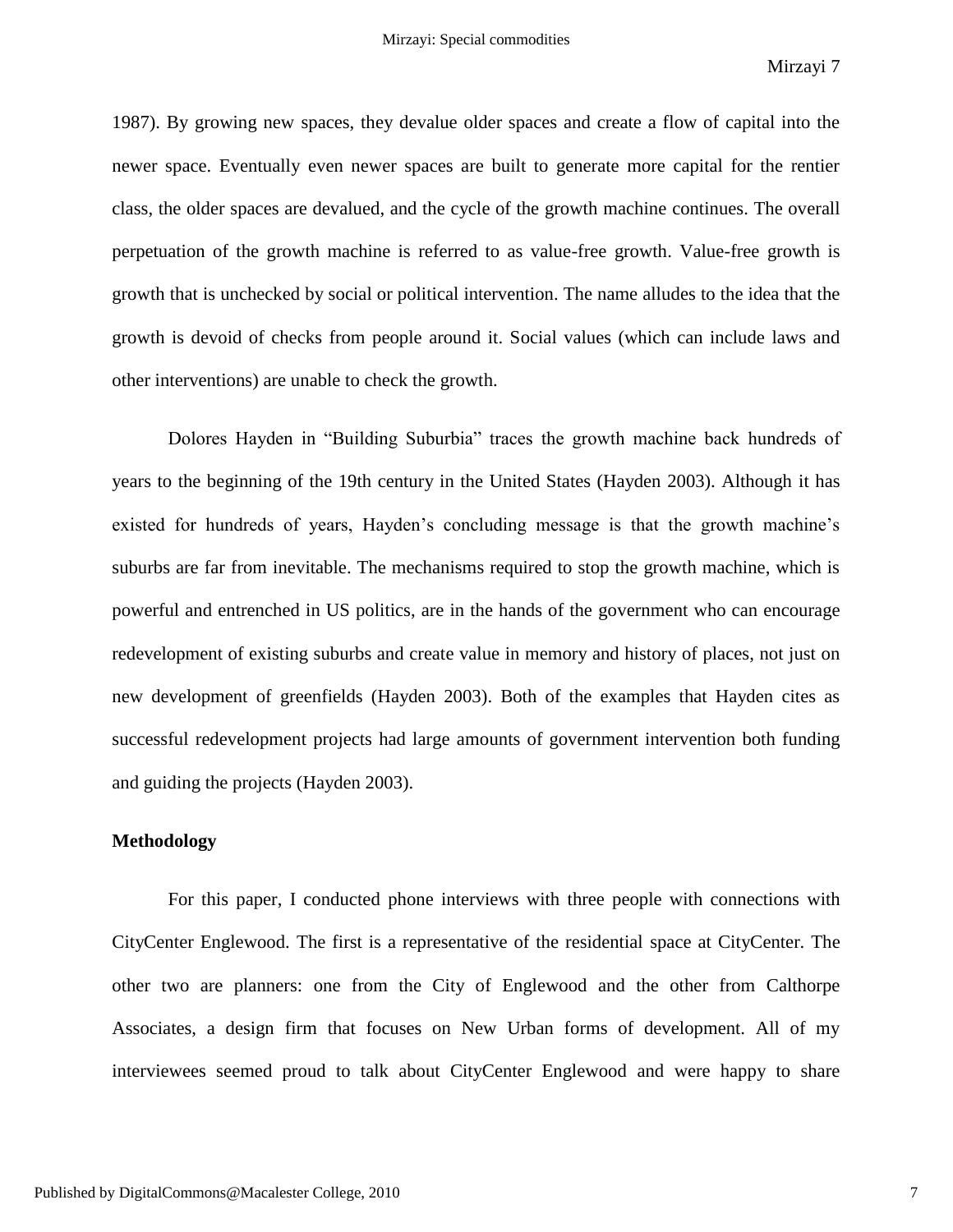information. For the most part, they felt CityCenter succeeded as an ambitious community redevelopment project. The phone interviews lasted about 20 to 30 minutes. One of the interviews was conducted via email. All participants were informed about their participation in the study and have been kept anonymous.

The small number of interviews may be the largest limiting factor in this study. Although I attempted to contact city councilpersons, representatives from other development firms, and residents of the space I had difficulty contacting people. A large reason for this was because I was limited to phone and email. I feel that if I had been able to present myself in person to the city offices or at the residential community, I would have had much more success finding people to interview. It is much easier to ignore a call or an email then it is to ignore a person waiting in your office. However, the interviews I did conduct were tremendously helpful for my research and I was able to move forward. Further interviews would have strengthened my arguments and would be a key part of any future study.

# **Health and place: two commodities**

The first part to understanding health as a commodity is to understand what health means in the United States. Health, according to the World Health Organization, is "a state of complete physical, mental and social well-being and not merely the absence of disease or infirmity" (International Health Conference 1946). Achieving this state of holistic well-being in the United States, and indeed most of the world, requires capital. Health and wealth are almost always positively correlated (Fuchs and Zeckhauser 1987). Similar to place, health can be bought and sold (although indirectly most of the time).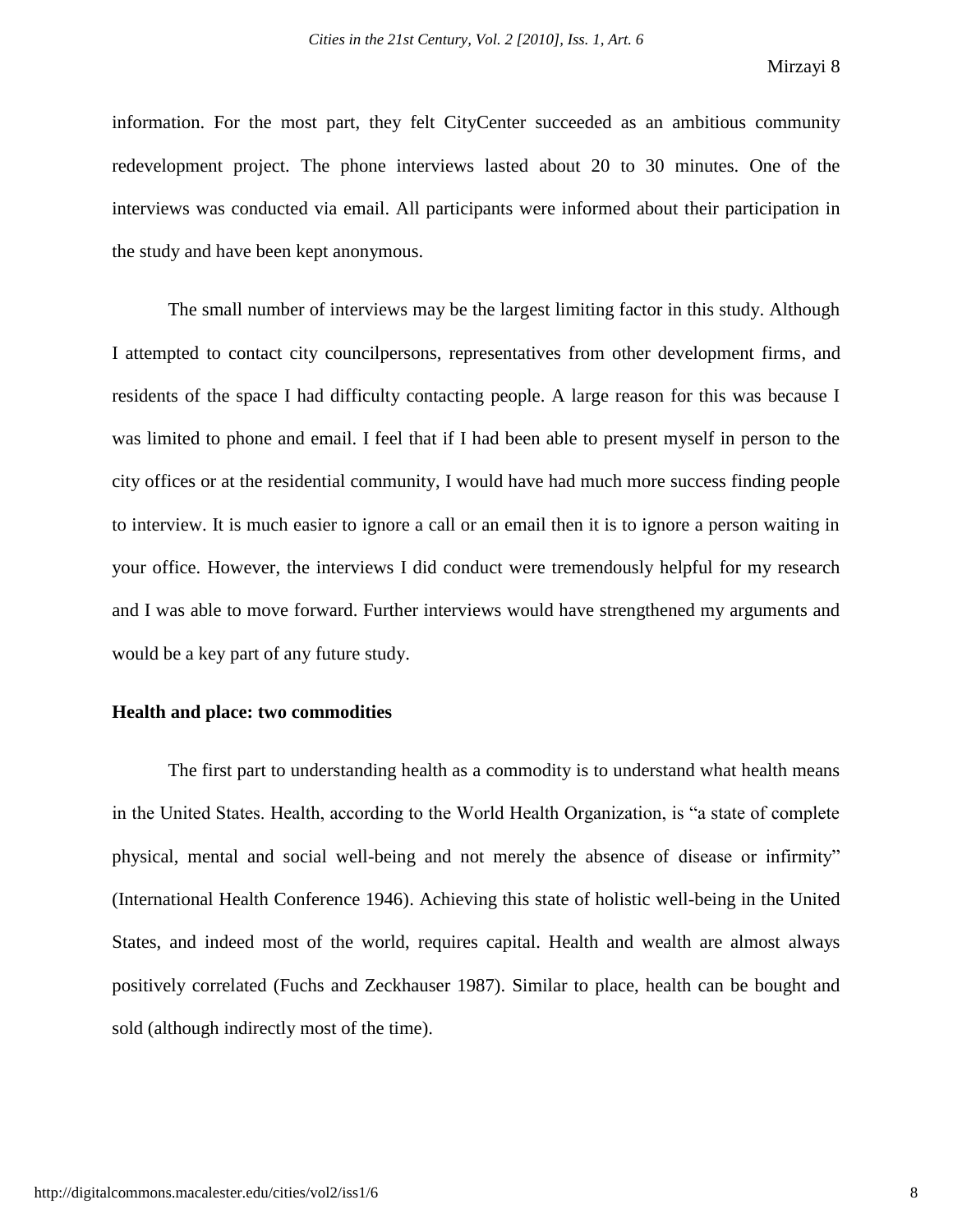Logan and Molotch's four key special features of place can be applied to health as well: (1)without health, we would die, (2)the value placed in health is dependent on external forces, (3) health can have multiple values based on different perspectives, and (4) health is always a monopoly  $(4)$ .

The first and fourth special features are seen most obviously in the total absence of capital (and without any other intervention), a person would starve to death rendering them devoid of health completely. There is no alternative to health. People are forced to seek health and the gatekeepers who control access to health can create unfair power relations. Unlike place, however, health is an innate quality. People are born with some level of health. Still these special features can still apply to health. In the United States medical providers, insurance companies, and government policy all regulate access to health and put people at their mercy. This has transformed health care in to a multitrillion dollar, for-profit industry.

The next feature of Logan and Molotch points to health as a social and environmental phenomenon. Health is not just limited to the individual and the actions of others can have a dramatic impact on the health of a person. This feature operates on different scales. For instance, at a nationwide level the government at some point puts a price on health when deciding funding for certain health programs. Because capital is a finite resource, government agencies must distribute in such a way to maximize health benefits while minimizing cost.

Similarly different agents in the capitalist system will assign different values to health. Like place, health is an abstract concept that does not necessarily have the same definition from person to person. What one person values as health, may be completely different from the way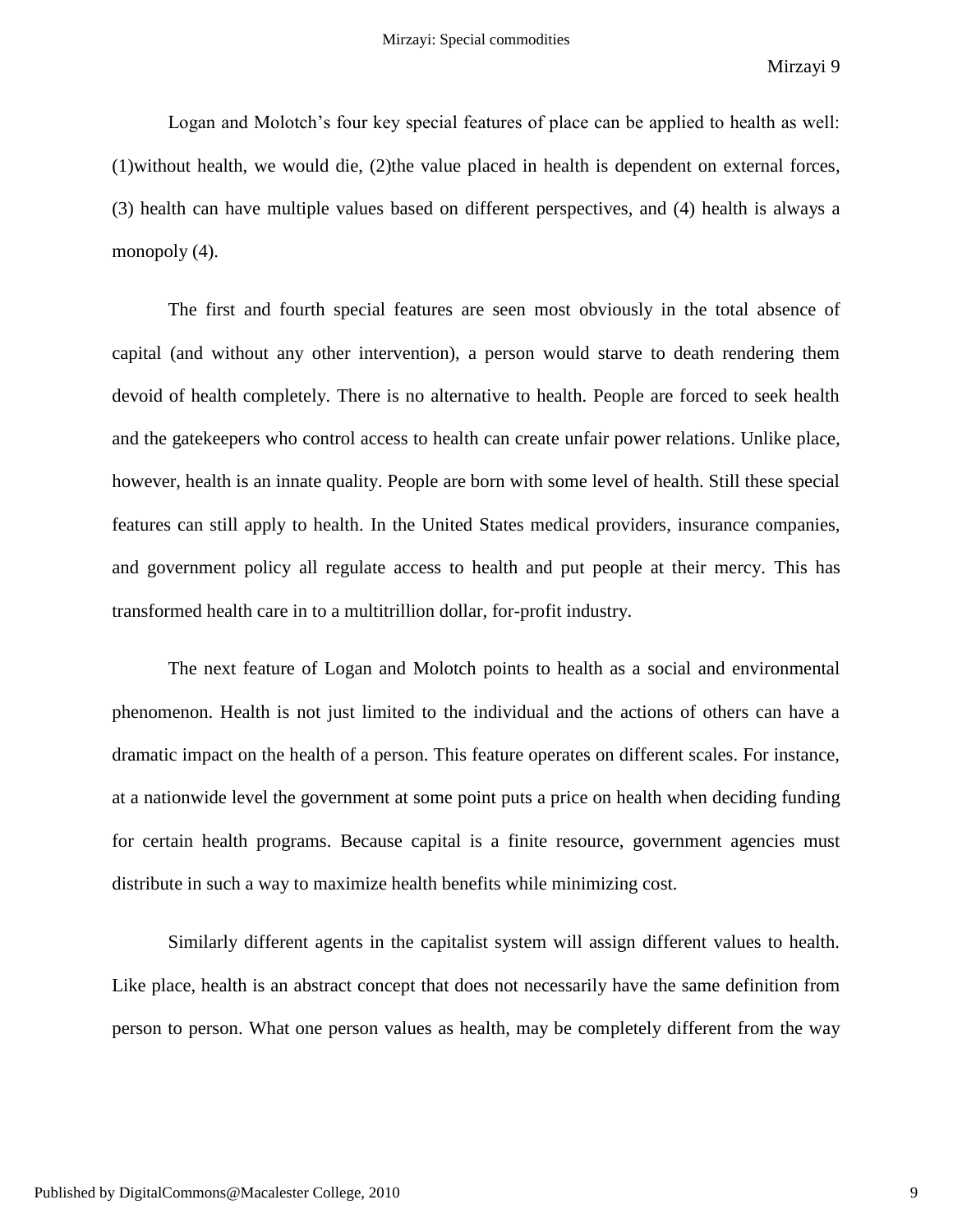another person values it. Although health cannot be traded or sold, like places can, these different valuations of health can create conflict among different people or groups.

With the capitalist health care system, people with more capital generally have the opportunity to access better physical health. People with better health insurance plans (which require more money or a job with a good benefits package) can access better care than those with insurance plans that require higher deductibles, larger copays, or extensive limitations on which health care providers the patient can see. Many writers focusing on health as a commodity simply stop at this point. They are focused on the ethics and distribution of health care and for them health as a commodity is synonymous with health care as a commodity (Cutler 1971) (Pellegrino 1999) (Livingston 2009).

It is not limited to just insurance plans or medical care; however, as merely having higher social status and more capital can make the difference in health. For instance, a wealthy person can more easily afford the services of dieticians and personal trainers which in turn would prevent obesity. If diet and exercise are not enough, surgery is an option. Tummy tucks, liposuction, and stomach stapling can all be used to eliminate excess fat. Poorer people generally do not have access to these procedures because of their price. Also exercise requires a time investment, an exercise space, and proper equipment<sup>1</sup>. Similarly, grocery stores with fresh produce and healthy foods tend to be more common in wealthier neighborhoods (Morland, et al. 2001). This phenomenon, often referred to as "food deserts," means that poor people do not have convenient access to healthy and nutritional foods. This forces them to either take long trips out

 $1$  Even walking, probably the most basic of exercises, requires decent footwear in order to prevent injury from the stress it puts on the feet.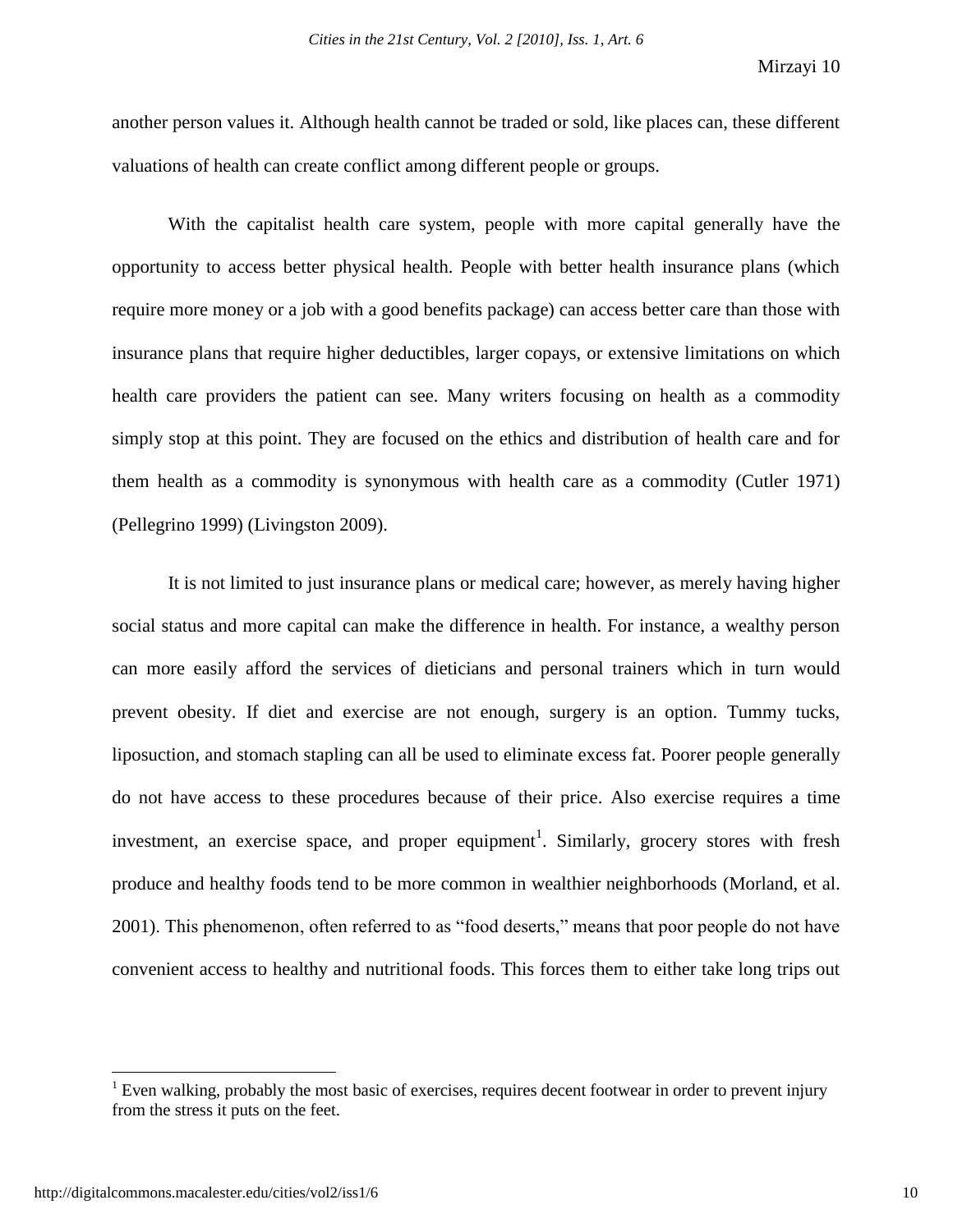to the wealthier areas to buy food, which may be difficult if they do not own a car, or buy food from local markets which may be unhealthy and highly processed.

The last example of food deserts showcases the important relationship between health and place as commodities. Place can have a huge impact on health. While the most concrete example is that someone's health will be greatly diminished if they are living next to a factory that spews large amounts of poisonous chemicals into the air in the surrounding areas, the actual relationship between health and place in the United States is much more subtle than that. Many attributes of the landscape can affect health: the aforementioned air quality, noise levels, built environment, neighbors, water quality, and the places in the surrounding area.

Interestingly, by and large, developers do not place the same value in health that other industries do. Although health has become a commodity in the United States, to many developers the links between place and health are less clear. To many developers, there is little incentive to maximize healthiness in a living space.

In the specific case of a new development, places can offer health amenities, which are characteristics of the place that improve health. Health amenities can affect the exchange and use value of a place. For instance the presence of a pool, tennis courts, or an exercise rooms can add to the exchange value of a place. However, developers do not typically frame them as healthrelated amenities and instead call them recreation or exercise spaces<sup>2</sup>. In suburban design, planners failed to consider the health of the individuals. This was because health did not have any impact on the exchange value of a place so there was no incentive for planners to improve the healthiness of a place.

 $^2$  Interviewee #1.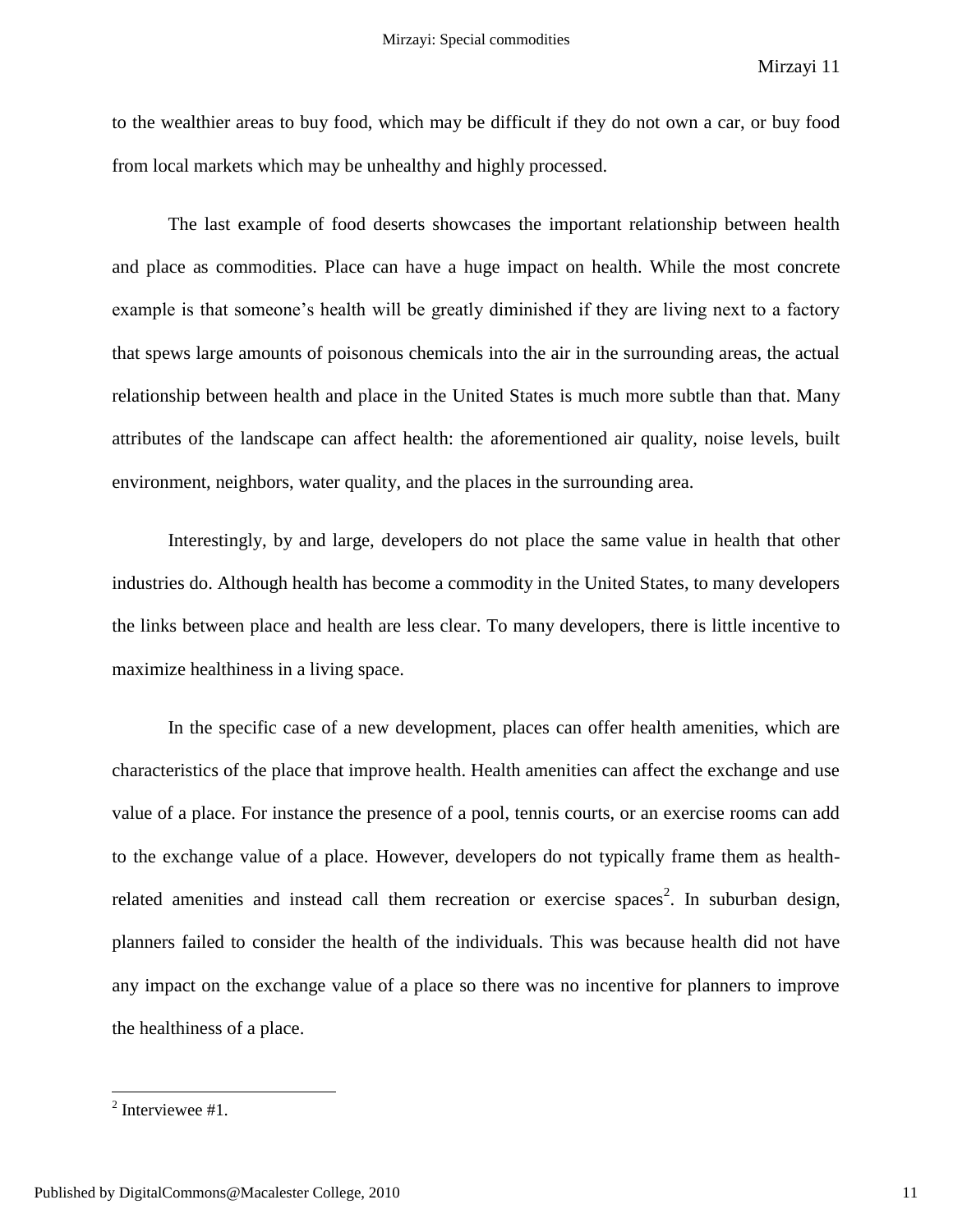With the advent of New Urbanism and its emphasis on creating sustainable spaces, the question arises as to whether developers of these spaces consider health. American society has arguably become increasingly health conscious and there is a demand for healthier spaces. However, it is not clear whether place itself encourages healthy activity or whether healthier people self-select to live in healthier spaces. Still, developers have little incentive to consider health in a new development. This is clear in the case study of CityCenter Englewood.

# **An introduction to CityCenter Englewood**

In recent years a new movement has arisen in urban planning that works to alleviate some of the issues of suburban development. It is typically called New Urbanism and it attempts to create mixed-use spaces that minimize the need for automobile trips and create a real sense of community around the place. Developments often provide a mixture of commercial, retail, and residential space and provide a pleasant built environment for walkers. Some developments are located along transit lines so that residents can commute easily. This subtype of New Urban development is referred to as transit-oriented development (TOD). One such TOD is CityCenter Englewood in Englewood, Colorado which was a redevelopment of an old mall site.

At the time it was the biggest shopping center west of the Mississippi; the developer even went so far as to claim it was the largest mall in the world (Englewood Community Development Office 2009). With a name like Cinderella City Mall, it must have seemed like a fairy tale when it first opened for business on March  $7<sup>th</sup>$ , 1968. Photos from the opening show a behemoth structure surrounded by a sea of parking lots. And yet in less than thirty years, this Ozymandian monument would be ripped down and redeveloped. Englewood, Colorado"s Cinderella City Mall (and its development as CityCenter Englewood) represent an interesting case of how actors and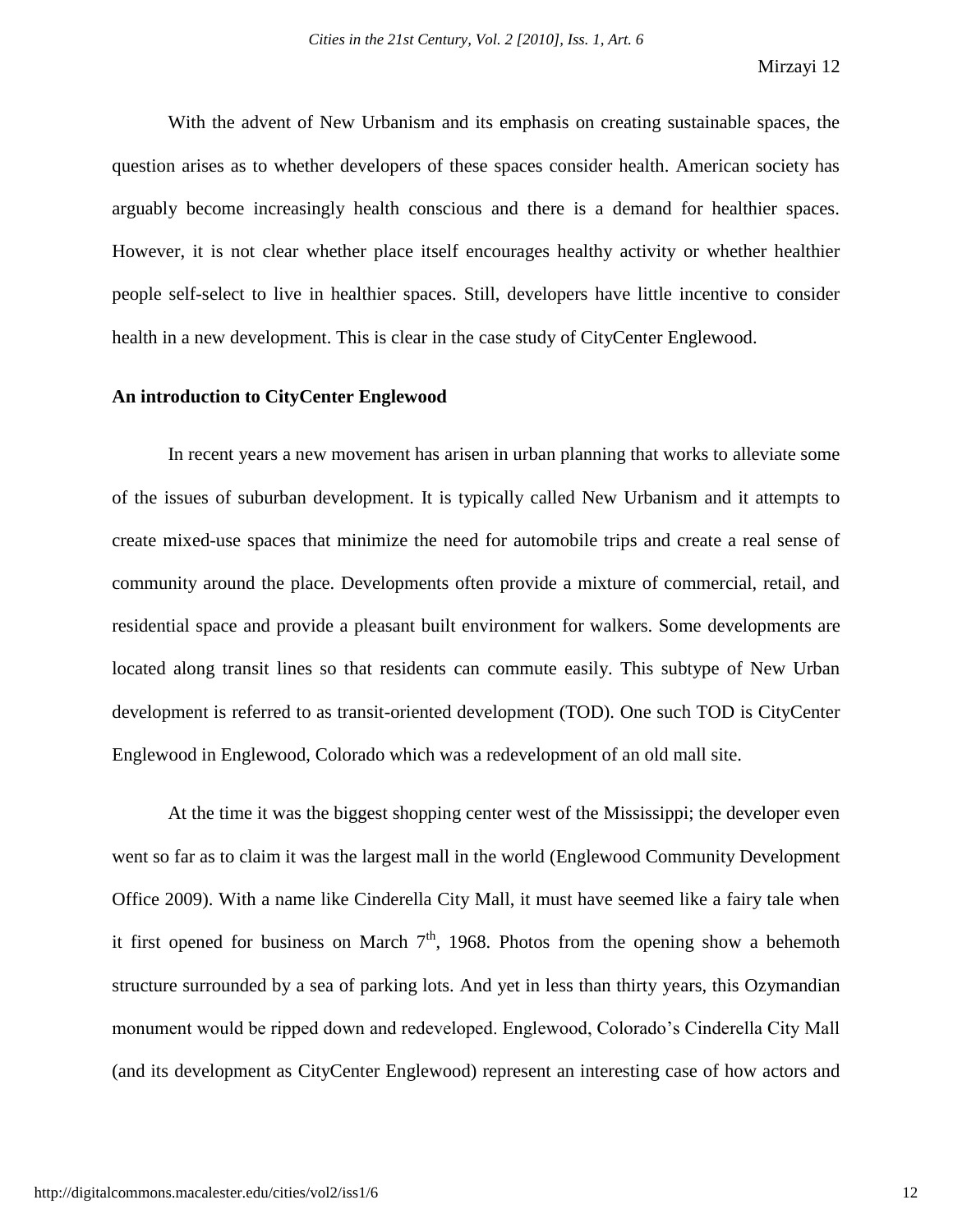structures influence a space"s evolution over time. Cinderella City Mall/CityCenter is an excellent model of the political economy of place at work.

The most obvious connection to the growth machine is that the developers of Cinderella City Mall benefited under accelerated depreciation. Accelerated depreciated resulted from changes in the tax code They were able to take tax write-offs on their developments, meaning malls became easily profitable to developers where before they had been risky (Hayden 2003). Cinderella City was a product of this national structure, as well as tens of thousands of other malls in the United States (Hayden 2003).

From its inception, issues surrounding place as a commodity were visible in the original development. Neighborhood groups heavily protested the initial location for the mall (Englewood Community Development Office 2009). Many residents were worried about the effect on use values (as well as exchange values) of locating one of the world"s largest mall next to their homes. In this case, the neighborhood group was able to exercise political strength enough to force the developer to look elsewhere. They did not stop the growth machine, they merely displaced it elsewhere. The developer then turned to another space which was



Published by DigitalCommons@Macalester College *Pella City Mall.* (Image Source: Wikicommons) 13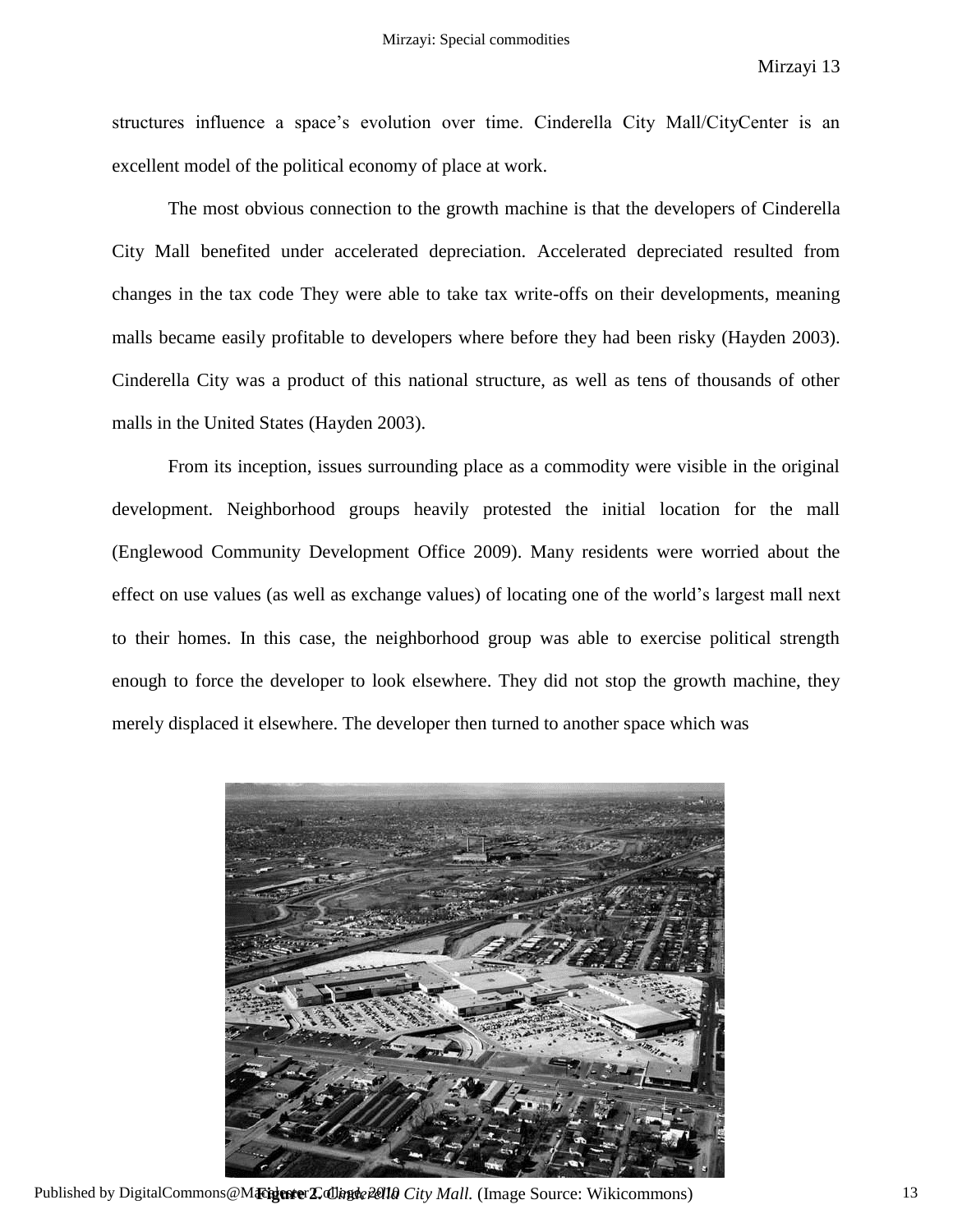currently the Englewood City Park, which he purchased for \$1 million (Englewood Community Development Office 2009). Was giving up a 55-acre city park worth \$1 million dollars to the city of Englewood? Maybe not, however the subsequent tax revenue from the mall would be more than enough to justify to even the harshest critics that it was a good deal. The developers used their capital to lobby the city of Englewood to allow them to build their mall. The neighborhood community could not hope to compete with the level of capital that the developer was able to wield.

Like all products of the growth machine, as the mall aged it became less of a commodity and newer shopping developments, even farther out in the suburbs, displaced it as the retail destination. A city planner summarized it the situation: "As suburbanization occurred in the Denver region, that market area began to shrink significantly. The mall was ultimately way outsized for the market it served<sup> $3$ </sup>. Tax income dropped, many businesses moved out to the newer malls, and the final anchor store left in 1997 after which the mall was closed (Englewood Community Development Office 2009). Equitable Life Insurance Company, then owner of the mall, was going to sit on the space or sell it to a speculator<sup>4</sup> The City of Englewood stepped in. Still hurting from a huge loss in tax revenue<sup>5</sup>, the city decided to invest in redeveloping the mall (Englewood Community Development Office 2009).

The result of that reinvestment was the CityCenter Englewood development which opened in 2001. Citycenter includes 448 residential apartment units, 330,000 square feet of retail space, 300,000 square feet of office space, city offices, municipal courts, a library, cultural arts

 $3$  Interviewee #2.

<sup>4</sup> Interviewee #2.

 $<sup>5</sup>$  At one point the mall was the source of 52% of Englewood's tax revenue. Clearly this made it an</sup> essential asset to Englewood and its loss would not be taken lightly. (Englewood Community Development Office 2009)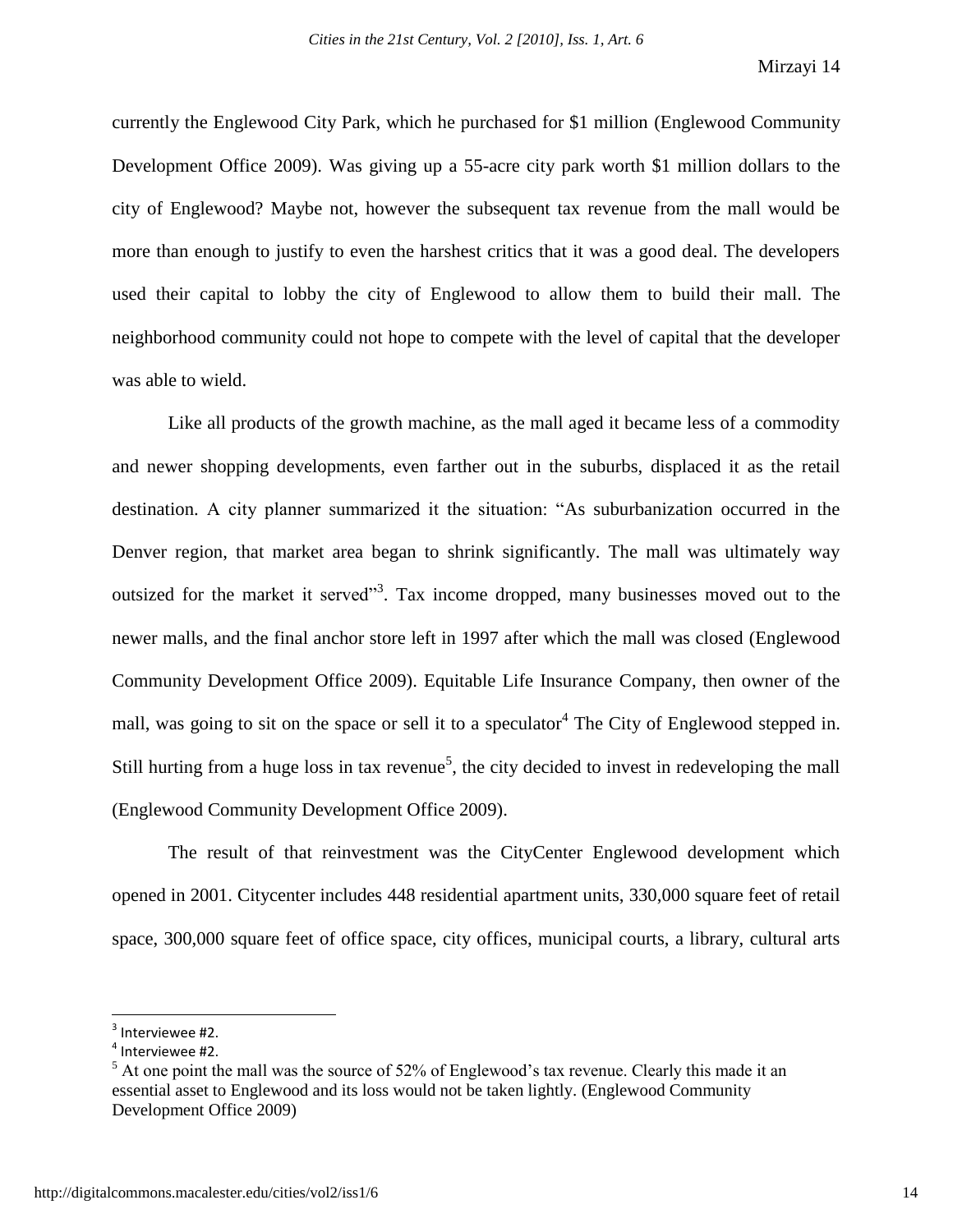center, and restaurant space (Englewood Community Development Office 2009)<sup>6</sup>. The development is also located right next to a stop on Denver"s first light rail line. CityCenter illustrates the New Urbanism design philosophy in that in attempts to spatially integrate a variety of different spaces into a walking and public-transit friendly community. According to the City of Englewood, CityCenter "is a pedestrian-friendly, mixed-use concept that includes retail, entertainment, residential, office, civic and open space elements with a tansit [sic] focal point" (Englewood Community Development Office 2009).



**Figure 3.** *Final site plan of CityCenter Englewood.* (Image source: City of Englewood

and Calthorpe Associations)

 $^6$  Interviewee #1.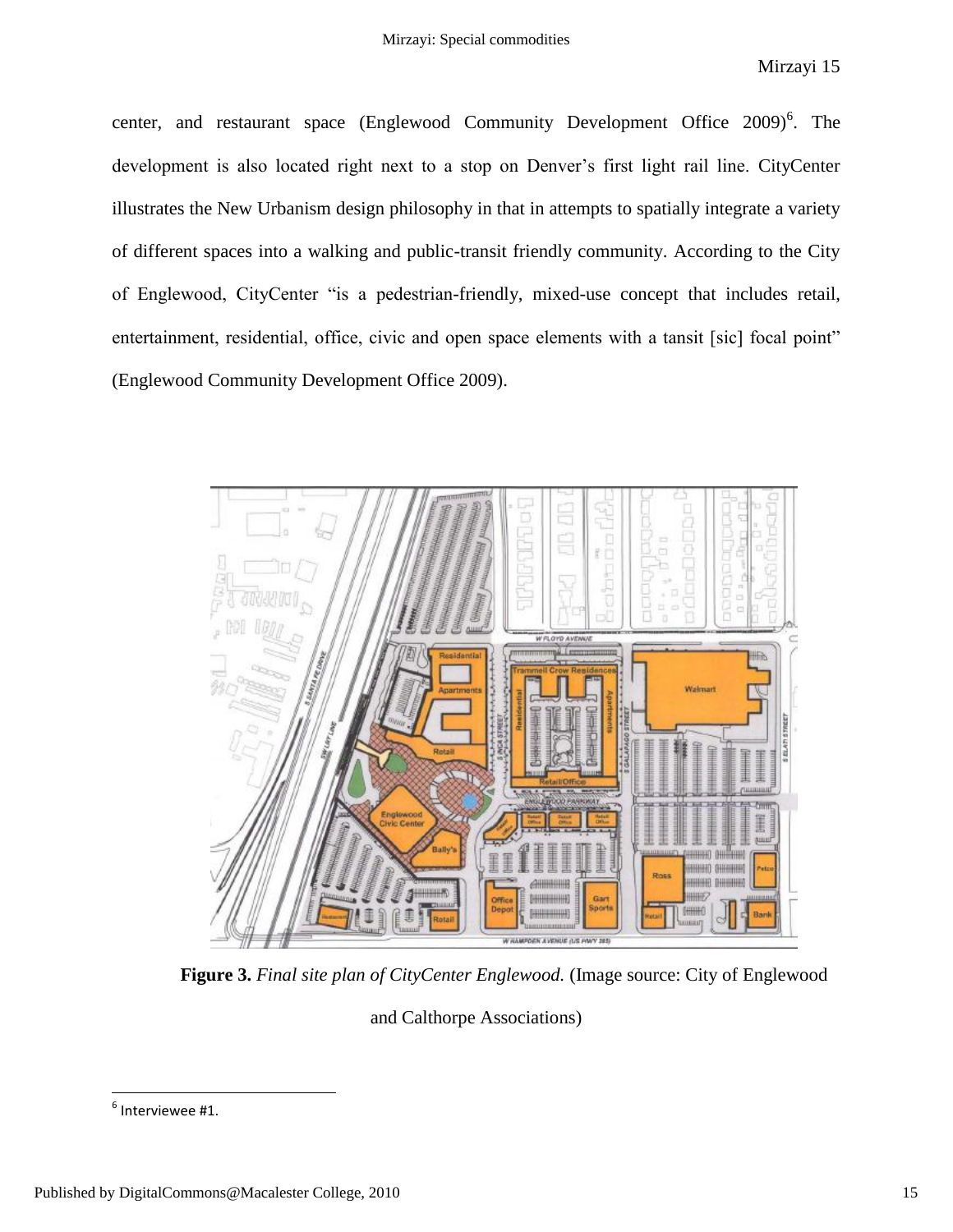Despite how the city describes it, the focus of the development for the city was on generating new tax revenue. In the Site Plan document CityCenter has several big-box and large chain stores including Wal-Mart, Ross, and Petco (Englewood Community Development Office 2009). Hayden points to "big-box store[s] pretending to be a village" (Hayden 2003), CityCenter seems like a strip mall pretending to be a New Urban development. Critics have been highly vocal about CityCenter"s design. Hal Kasoff, an urban planner, panned the walkability of the development, describing it as "like walking in a parking lot" (Face the State Staff Report 2009). Another planner, Richard Heapes, declared that the project had no purpose: "Your brand right now is called "we are nothing"" (Face the State Staff Report 2009). A city planner acknowledged that CityCenter was not a space that truly fit in with the mold of New Urbanism<sup>7</sup>. He instead referred to the space as a hybrid TOD and said that as a hybrid it had been successful.

The Cinderella City Mall and now the CityCenter Englewood development are both



**Figure 3.** *View from the Light Station.* (Image Source: Wikicommons)

<sup>7</sup> Interviewee #2.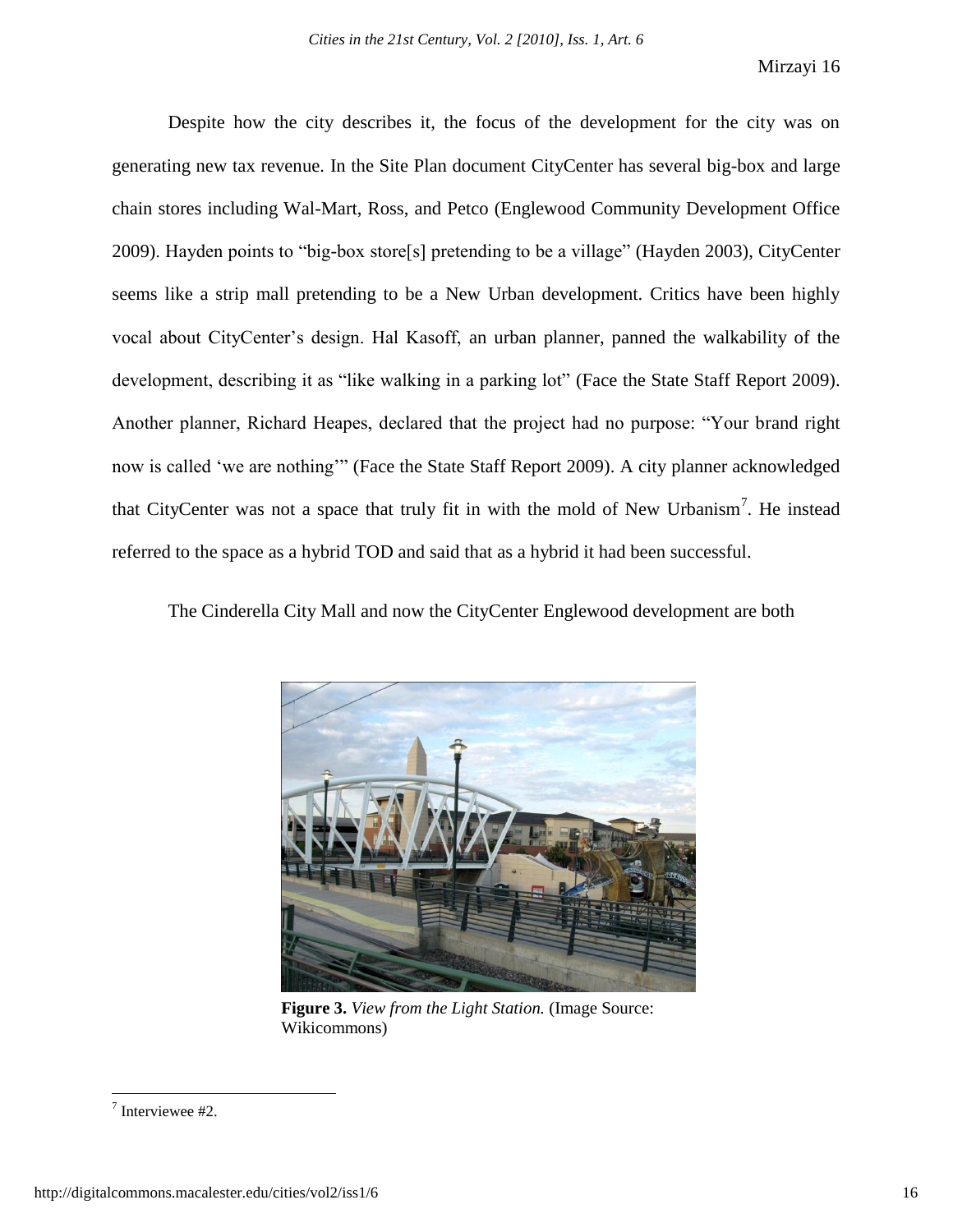examples of the growth machine at work. The developers and the city in both cases were more concerned about tax revenue then in designing livable spaces. Although CityCenter is an improvement over the old mall, the focus is still on retail at big-box stores. The development, despite its public transportation emphasis, is surrounded by a sea of parking spaces. However, the developers were working with some tight constraints during the redevelopment and the space should be lauded for attempting to provide a more transit-oriented, walking friendly community space.

# **The commodity of health in CityCenter Englewood**

Each of my interviewees focused on walking when I asked them about health $^8$ . Although walking is an important part of health, planners and developers neglect the importance of place on health as a whole. Developers do not assign value to health as a commodity because they have no reason to. Health does not drastically change exchange values, despite having an impact on use value. To the developer, there is little added benefit of assigning a high value to health as it will not affect the price the developer is able to put on the property as much as other amenities<sup>9</sup>.

This is not to say CityCenter does not provide some health benefits. The residential developments have a workout space included<sup>10</sup>. Also people who use the light rail are subjecting themselves to a much less stressful community free of gridlock and traffic jams (Frumkin 2002). CityCenter is a step in the right direction, but a small one. Many qualities present in the built environment can affect the health of a person. It is important to consider how CityCenter affects health.

 $^8$  Interviewees #1, #2, #3.

<sup>&</sup>lt;sup>9</sup> Interviewee #3.

<sup>&</sup>lt;sup>10</sup> Interviewee #1.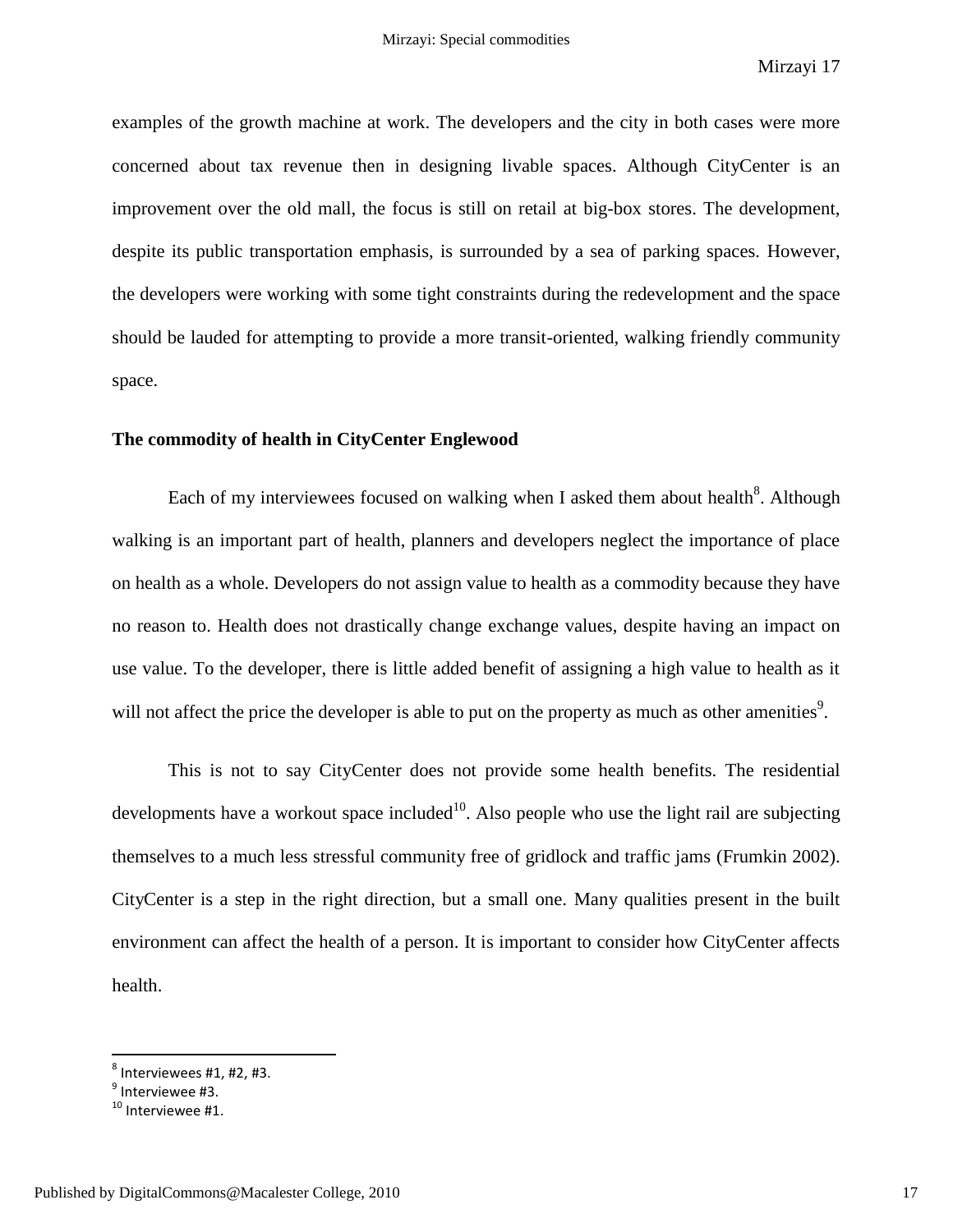# **Walkability**

Because the developers focused so much on walkability, I have devoted this section to examining walking at CityCenter Englewood. A more walking friendly space may be the biggest change between CityCenter and a traditional suburb. CityCenter is meant to be walking friendly. Walking in turn can have dramatic health increases. Even walking a moderate amount per day can reduce risks of several chronic diseases (Frumkin 2002). Walking, however, is heavily constrained by built environment. While it is easy to summarize built environment as "does it have sidewalks or not?", that is only one issue that affects walkability. Encouraging people to walk is a tough science and one must consider a variety of factors.

Sidewalks are important to encouraging people to walk (Frank and Engelke, Multiple Impacts of the Built Environment on Health: Walkable Places and the Exposure to Air Polution 2005). However, many suburbs are built without sidewalks. Without sidewalks people are forced to walk on the street, a dangerous way to commute. Not placing sidewalks in a development effectively ends any ability to walk within that development. CityCenter Englewood is good at providing sidewalks among most of the streets and buildings; however there is one place where they are conspicuously absent: outside of Wal-Mart<sup>11</sup>. Because CityCenter was a mixed publicprivate development Wal-Mart had the leeway to decide the layout of their own parking lot and sidewalks were not included. While people who go to Wal-Mart for shopping generally drive, the lack of a sidewalk discourages anyone who might try to walk there from within the development or from one of the nearby communities. This problem may not be so important, however, because residents and neighbors can still access the public leisure spaces at CityCenter via sidewalk.

 $11$  Interviewee #2.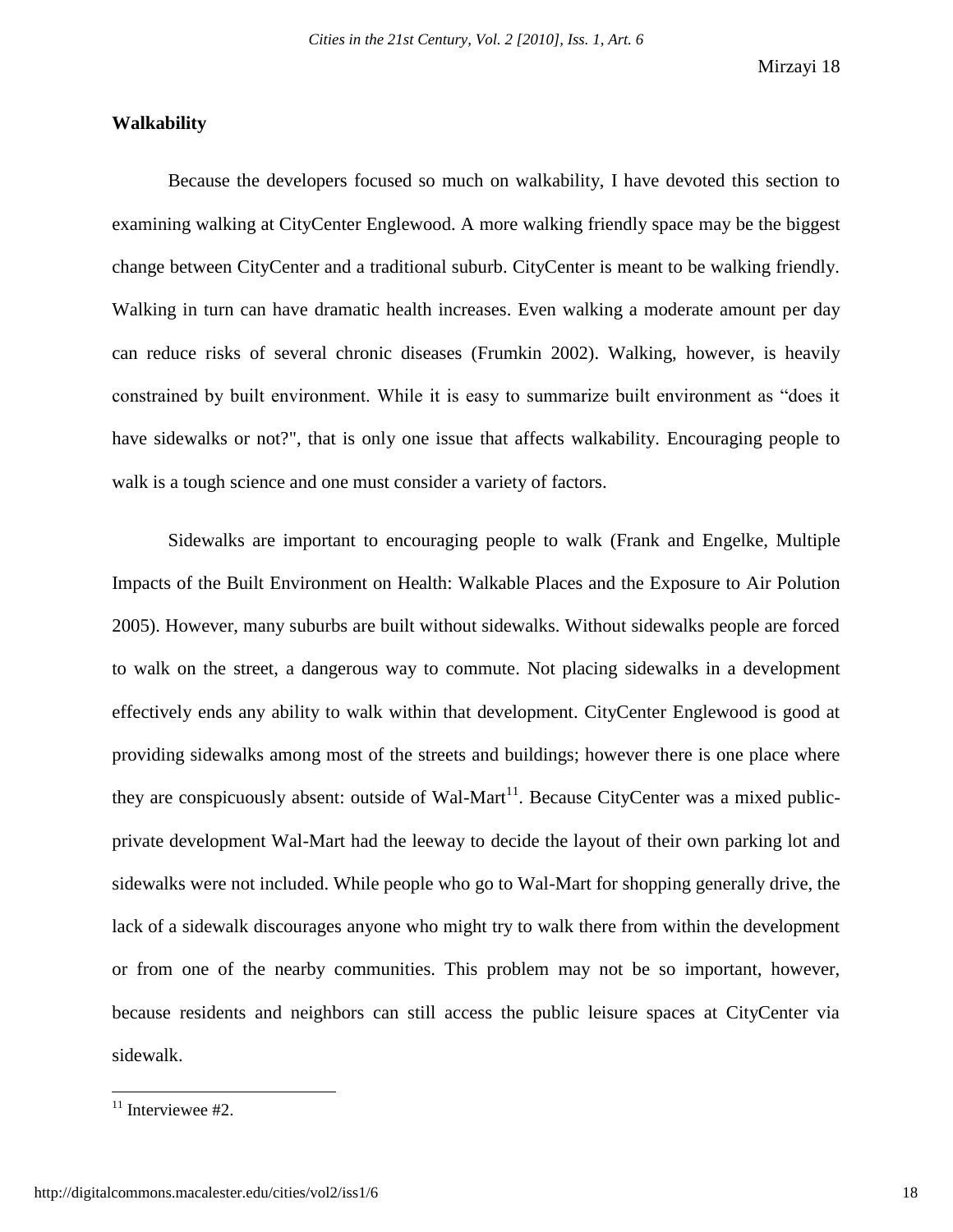Another important feature is the built environment surrounding the sidewalk. If a person is walking, he or she will be spending a large amount of time looking at the buildings and structures around him or her. This means that building methods that are suitable for auto-oriented development, where the person usually passes by in speeds of excess of 30 miles per hour, cannot work in walking-friendly communities (Frank and Engelke, Multiple Impacts of the Built Environment on Health: Walkable Places and the Exposure to Air Polution 2005). Instead, developers have to work harder to make the community especially interesting. This could be accomplished by providing large amounts of public art, murals, and sculptures or by making the buildings themselves interesting enough to draw a walker"s attention. This is one aspect of CityCenter that some critics have panned for being too plain (Face the State Staff Report 2009). However, the city definitely was attempting to address this as they set up a design review process, but did not force buildings to adhere to any one strict style. Instead they wanted designs to have diversity to them, while still being united by a common theme<sup>12</sup>. Some areas of CityCenter are more interesting than others. The retail areas seem less pleasing than the public activity areas where there is more art, a fountain, and other interesting objects to keep the walker's interest (Englewood Community Development Office 2009).

Related to the built environment is the size and nature of the roads in affecting walkability. No one wants to walk on a sidewalk along a high-speed multilane freeway. The noise, wind, and pollution generated are enough to deter even the most determined walkers. Instead to encourage people to walk, streets should be small and the speed limit low. CityCenter has succeeded in this regard. The streets have been kept narrow and the speed limits are low. Residents should have no difficult walking around CityCenter. However, it is difficult for

<sup>&</sup>lt;sup>12</sup> Interviewee #2.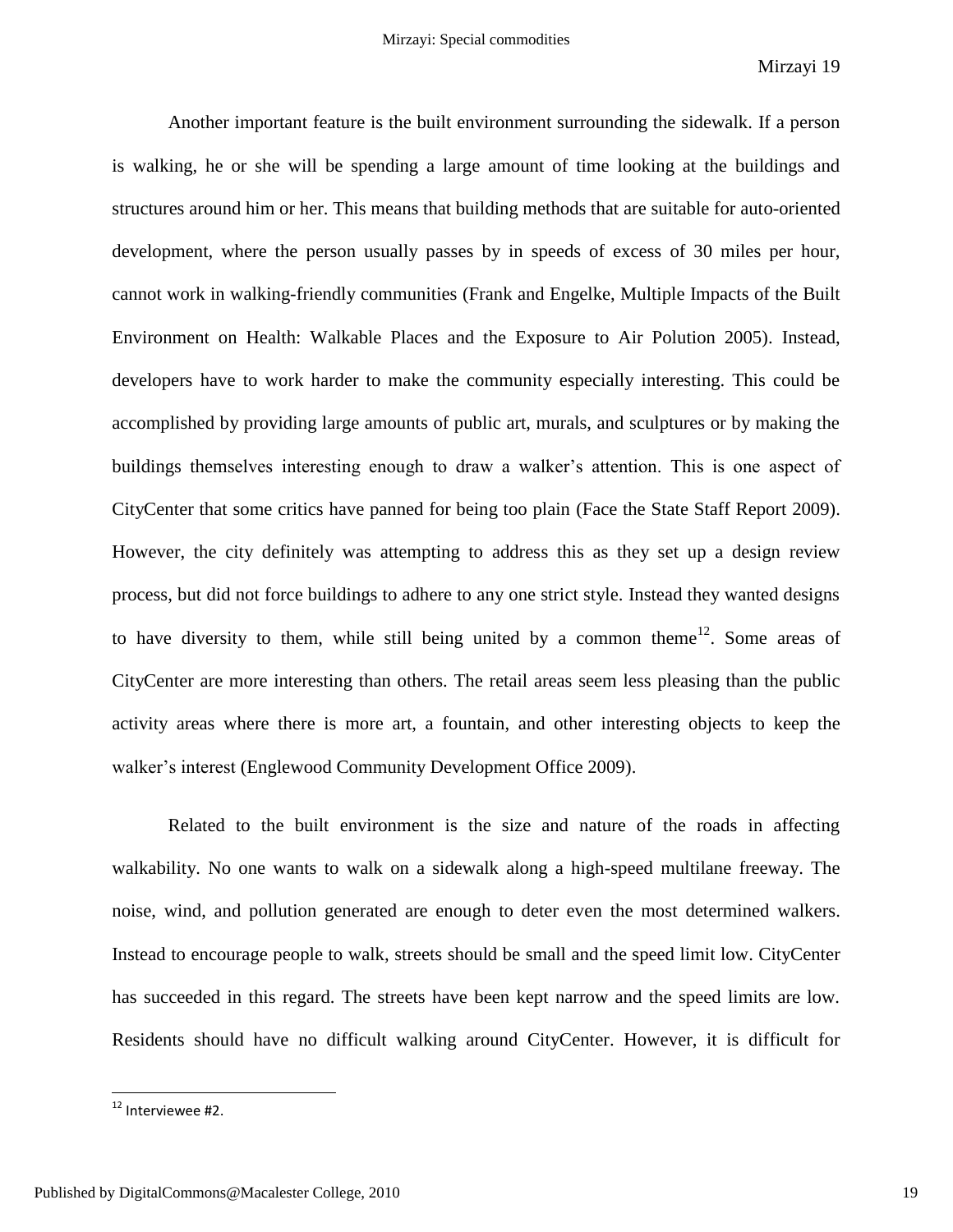residents of other communities to cross into CityCenter. There are higher speed, multilane major arterial roads on multiple sides of the development (Englewood Community Development Office 2009). This means that CityCenter is isolated from the rest of the community, unless people are willing to cross a 6 lane road to get to there.

All of this is moot, of course, if the development fails to get people outside and walking around. A great way to encourage people to go outside is to provide amenities and shops outside that they can walk to. While CityCenter has a library, an outdoor space, and a museum, what it lacks is a sort of critical mass of stores. If it had more stores, especially more stores that one could walk by while window-shopping, this critical mass could be achieved. The site plan shows that it is still a series of larger retail locations among a sea of parking. Redeveloping large amounts of the parking lots as retail purposes would provide two benefits in terms of walkability. First off, no one wants to walk through a parking lot for exercise. Removing some of the parking spaces would also encourage people to walk more in the development. Providing a series of smaller retail spaces would give a place for more independent shops which would attract people and also encourage people to walk by and window shop.

#### **Walkability and exchange value**

The previous paragraph criticizes the large amount of parking spaces at CityCenter Englewood that may be detrimental to having a truly walking friendly community. However, planners may have incentives to create large amounts of parking in order to improve the value of the space.

Retailers are more likely to put more value in parking spaces than in having a walkingfriendly store. For instance, Wal-Mart at CityCenter had no reason to create a walking friendly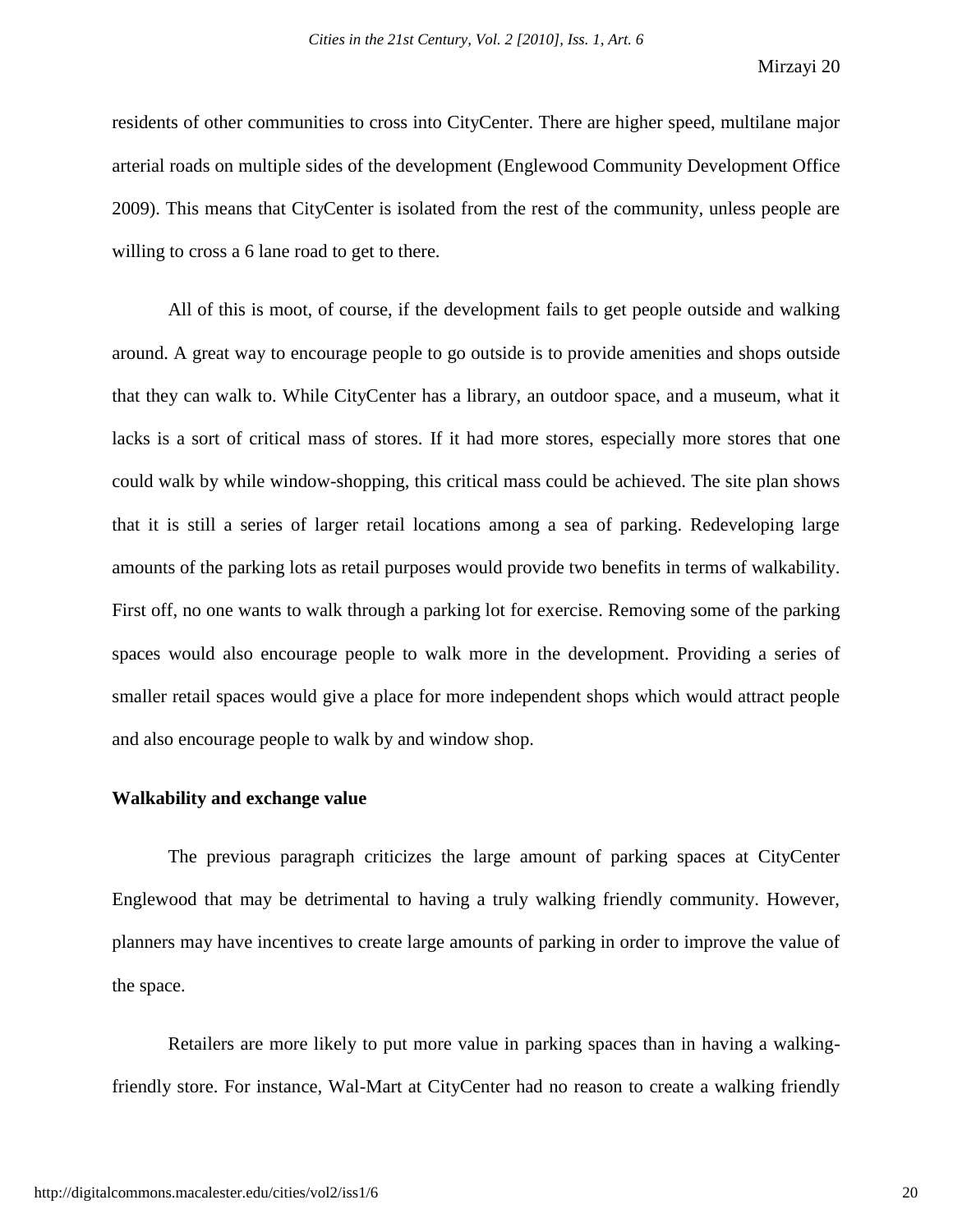space because their customers generally are not walking to Wal-Mart. One planner said that no one goes to Wal-Mart, buys a microwave, and then tries to carry it back on the light rail<sup>13</sup>. Wal-Mart's selection of consumer products which range from groceries to flat screen TVs to household appliances are meant to be loaded into a car, not carried on public transportation. Maximizing parking spaces allows more people to park at Wal-Mart and it makes it easier for

those people to transport purchases home. The goal of a retailer is to make the purchase process as simple as possible in order to encourage sales. To Wal-Mart, building sidewalks might actually decrease the value of the development. Drivers might have to spend more time waiting at pedestrian crossings or park farther away, which increases the hassle of the purchase. While Wal-Mart might be the best example, the other retailers in CityCenter have a similar incentive to build parking lots over sidewalks.

It is important to create incentives to encourage a walking-friendly built environment without driving retailers away. The local government can provide incentives and regulations that can create regulations mandating sidewalks to all new buildings. Of course this type of coercion only goes so far. Retailers may choose to move to a different location outside the town or buy an existing property that is not governed by the laws. Instead, the community needs to work with retailers to create a walkable built environment. Community involvement is a large piece in alleviating many issues of health and place.

# **The Agenda**

Walking constitutes only a small part of creating a place that encourages healthy living. New Urbanism focuses on sustainability of spaces, but sustainability can also be applied to

 $^{13}$  Interviewee #2.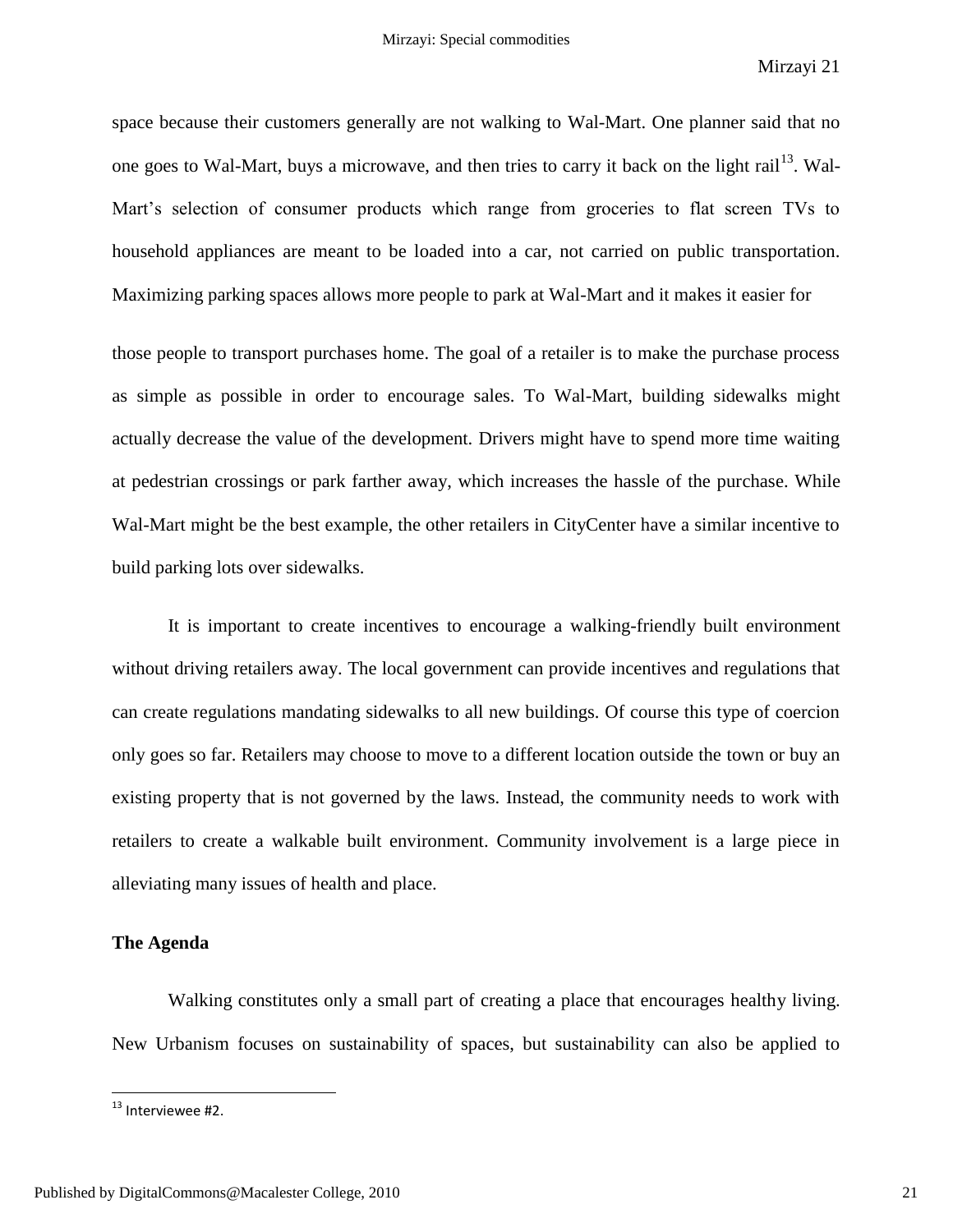health as well. Sustainable health is just as important as sustainable places. A healthy place should offer physical, dietary, and mental health boons in addition to walking (and exercise).

Although CityCenter offers a walkable space, some studies have shown that New Urban development does not actually increase activity among people (Rodriguez, Khattak and Evenson 2006). A city planner for CityCenter summarized it during an interview, "I think the folks that would move here for instance in the adjacent areas or in the residential piece may be motivated by the proximity of light rail and are probably more active in their lifestyle than the rest of us who live in the suburbs." Instead, while people in New Urban spaces may walk more, they may decrease other forms of exercise as a result leading to a same total amount of exercise. Therefore to truly impact health, simply building New Urban spaces are not enough. Instead, studies show that participation in walking clubs can increase physical activity and improve health (Taylor, et al. 2003). Therefore establishing a community walking club would improve health more than building a new walking-friendly development would.

Exercise only does so much good if a person is not eating well. A truly sustainable place will offer nearby sources of healthful food and eliminate food deserts from the landscape. First Lady Michelle Obama has recently begun a campaign to encourage healthy food consumption and community gardening (Swarns 2009). Healthful food has a dramatic impact on overall health. Eating the right foods can improve energy levels, decrease risks of disease, and even improve mood (Morland, et al. 2001). However, many Americans take for granted their ability to access healthy foods while many people do not have convenient access to a selection of healthful foods. The closest grocery store to CityCenter is about half a mile away and designed so that the entrance is actually facing away from the development. People have the option of either driving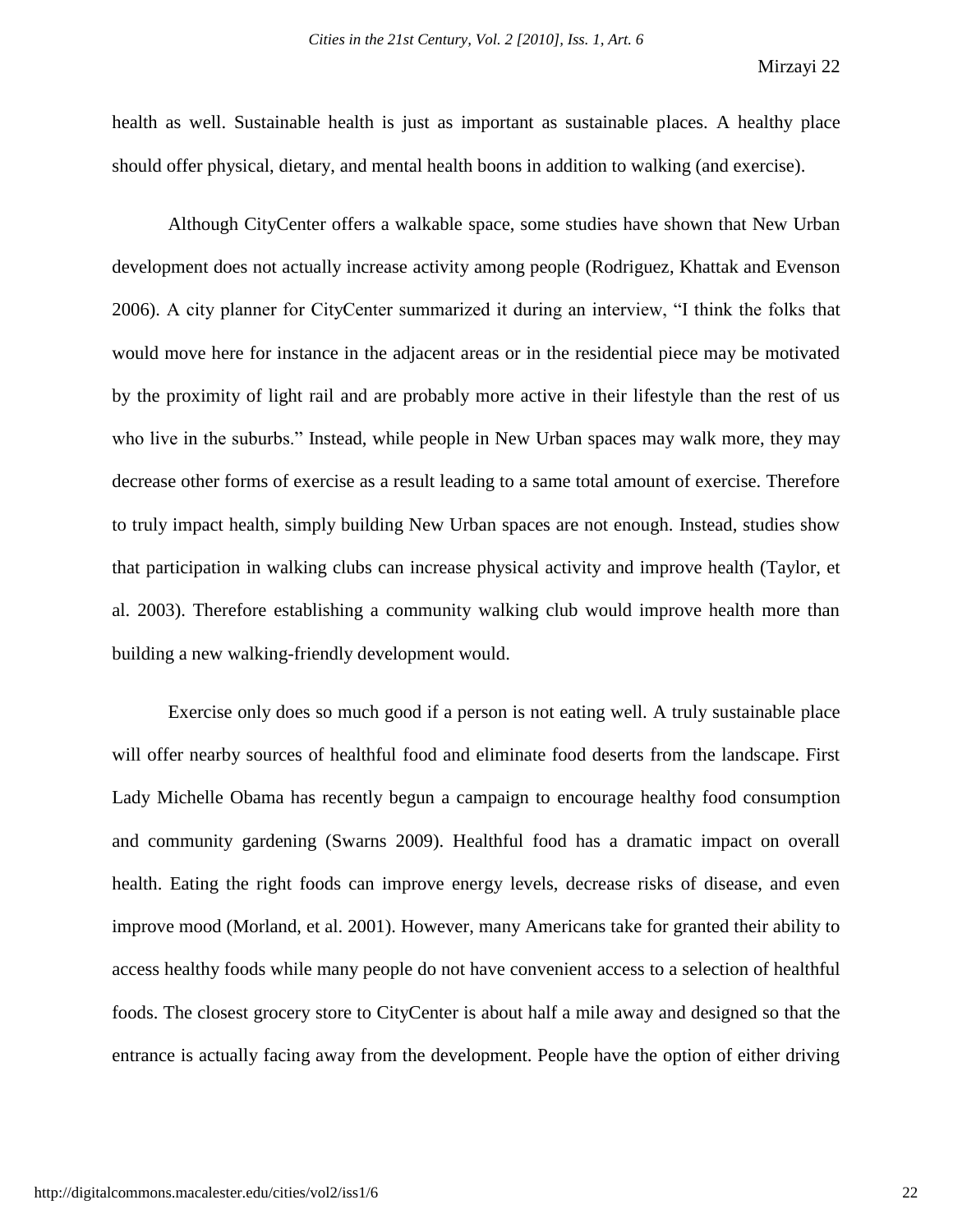out of the development to the grocery store or going to Wal-Mart which does not have the same selection of healthful, unprocessed foods that a grocery store would.

CityCenter could do much to improve the eating habits of the residents. While locating a new grocery story might not be possible, one possibility would be creating a community garden space that brings in fresh produce to be shared with the community. Of course, this requires substantial investment of time and labor from community members which may not exist. Another solution might be to create a healthy eating shopping or cooking club that gets together once a week to shop for and prepare a healthy meal. This would provide opportunities for people to learn how to prepare healthy meals in a social environment.

Another facet of healthy eating to consider are the people who use CityCenter"s light rail station. Although they are not residents of the space, they are still users of the development and their health needs to be considered as well. The current setup of CityCenter has the people entering the light rail station from the parking lot without passing any part of the development. The light rail station itself is devoid of any storefronts. A solution that would promote health among these commuters would be to establish a small storefront in the light rail station or along the path that commuters walk. The store would offer grab-and-go healthy foods such as fruits, yogurt, tea, and juice. Although eating and drinking is not allowed on the trains<sup>14</sup>, people could eat the food while waiting or take it to work. Not only would this promote health among commuters through CityCenter, but may create a thriving business as well in a market area with no competition.

 $14$  From personal experience, this rule is routinely violated.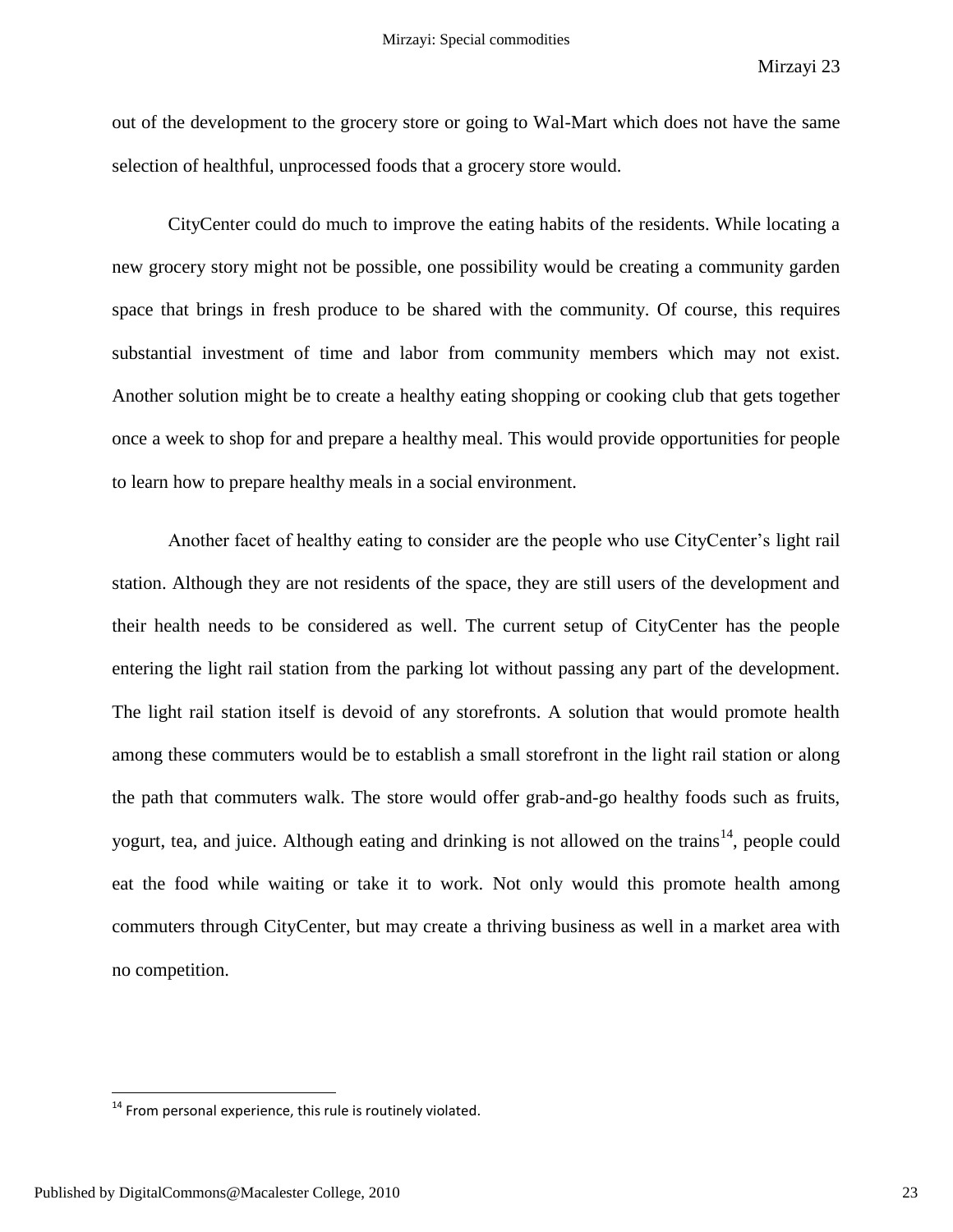Healthy foods and exercise are concretely related to place. However, mental illness is also related to place as well, even though it may seem abstract at first. Suburbs have long been associated with loneliness and alienation (Frumkin 2002). People spend more time alone, whether it is stuck in traffic during their commute or in their private household fenced off and separate from any neighbors (Hayden 2003). These communities also become homogenous enclaves of social and economic characteristics. The loneliness and homogeneity can cause or exacerbate depression (Frumkin 2002). In contrast, a strong community with people from diverse backgrounds can actually protect against mental illness. It is unclear if CityCenter is more diverse than the average suburb. One interviewee told me that most of the residents were college students, while another told me they had a wide mixture of people<sup>15</sup>. The message is that there is not a strong emphasis on even knowing how diverse or homogenous the community is. However, one subject of praise is the amount of community events that occur at CityCenter Englewood. Because the Civic Center is located there, as well as the museum and a performance space, there are many opportunities for public events. This can help alleviate loneliness and in turn help stop depression.

There are far more ways a place can improve health than just focusing on creating a walking friendly built environment. Planners can influence mental health, diet, and activity levels through how they develop their space. An important theme running through many of these concepts of health is building more community involvement into a place. A strong community appears to be associated with a healthier one. The city planner bemoaned the lack of a "critical mass" of community in CityCenter Englewood<sup>16</sup>. He pointed out that most people come to CityCenter to commute to work so that the busiest times of day are the morning and evening rush

l

 $15$  Interviewees #2 and #1, respectively.

<sup>&</sup>lt;sup>16</sup> Interviewee #2.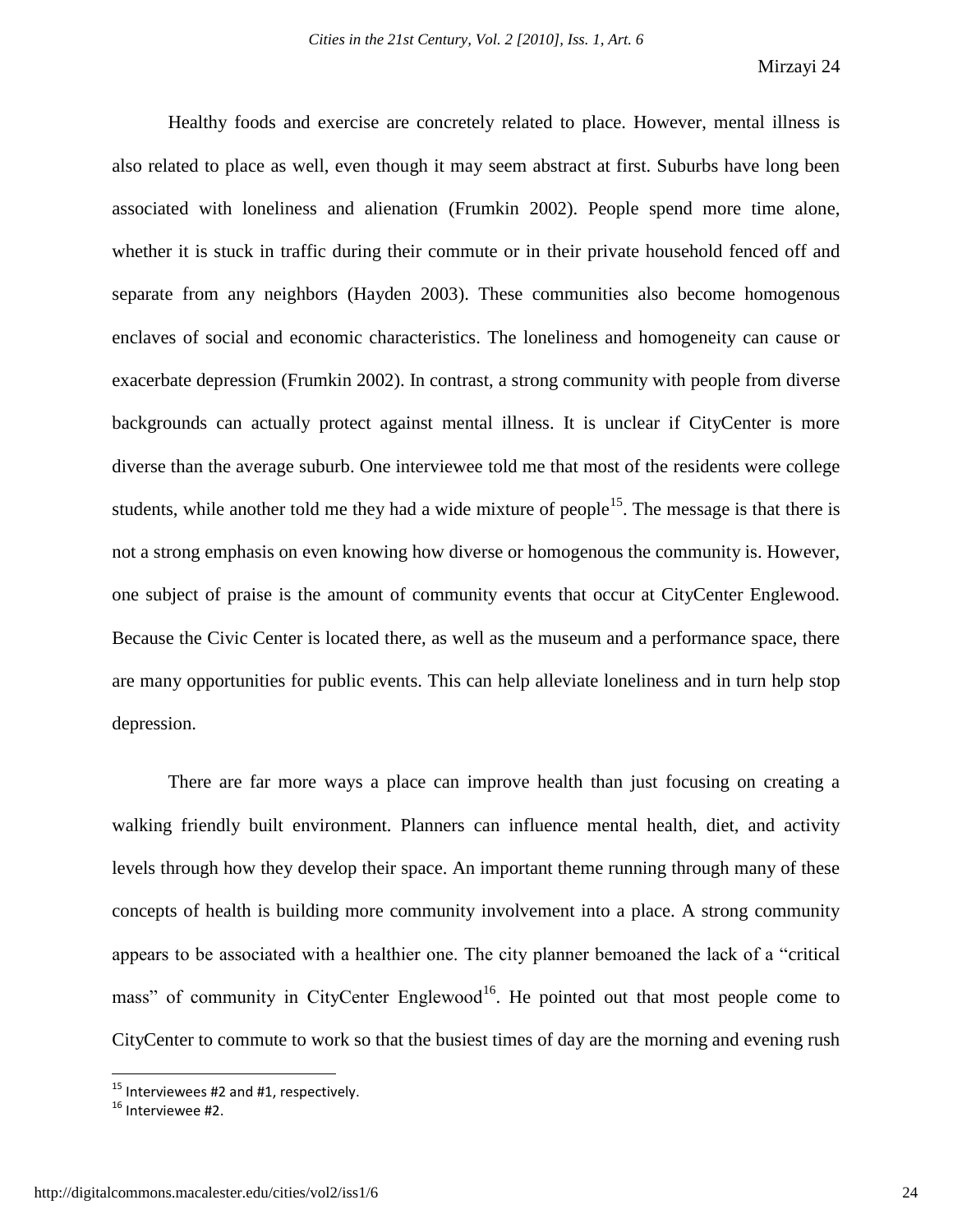hour. One large issue is that people who are using the light rail do not actually have to walk through CityCenter itself. Instead they enter from the parking lot to the north of the development so that they do not actually walk by any of the buildings or the main area of CityCenter. Remedying this by encouraging commuters to walk through the development might help build a sense of community. This could be done by providing a different parking lot in a location that is less convenient to the light rail (Urban Land Institute 2009). Perhaps establishing a stronger sense of community—through walking programs and a community garden—would also help improve the health of those people in the community.

#### **Health as a commodity, revisited**

This paper has attempted to examine how New Urban developers failed to acknowledge the full scope of health in the planning of CityCenter Englewood. Because health amenities do not have a substantive impact on exchange values, there is no reason to value health as a commodity in design. Therefore any emphasis placed on health is usually done under the heading of walking-friendliness and larger issues of health are ignored by developers. While people may walk more in New Urban developments, there is no evidence that people get more exercise in these developments. Instead people appear to get about the same amount of exercise in total. In order to create healthy spaces, developers must have incentives to incorporate health amenities into their designs in addition to making them walking friendly.

Although health has substantial value in other industries, it appears to not have much value in urban design and development. As seen in CityCenter Englewood, the developers only constructed CityCenter to provide some health amenities along the lines of walkability. To the interviewees, health and walkability appeared to be synonymous in place design. This could be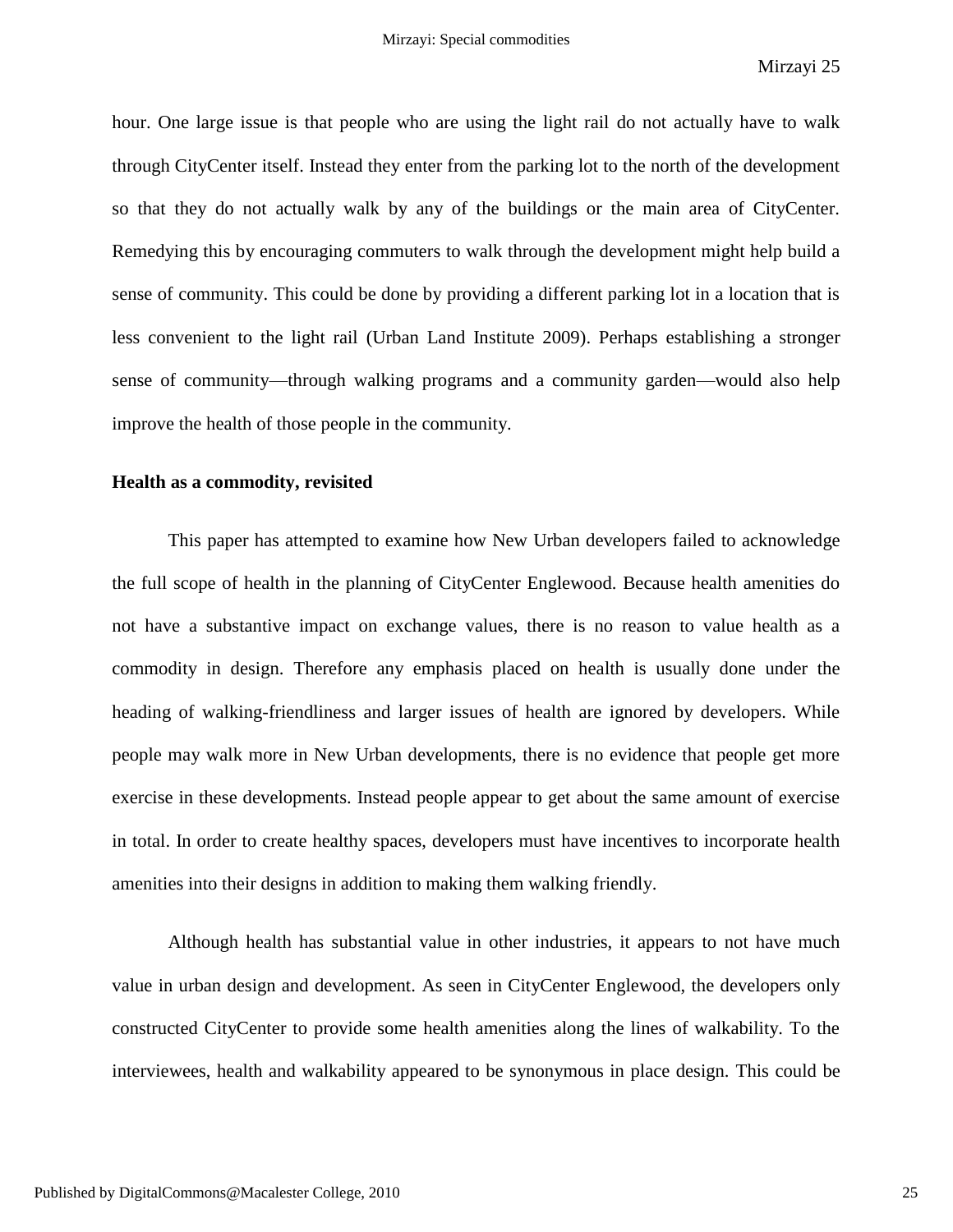because the public perception does not tie health and place together. Probably the best way to create an incentive is to have demand for health amenities in place. As people demand spaces with these amenities, developers will build spaces that match the demands of people. Of course, this would require more people to be aware of the health impacts of place and be politically motivated to demand healthier options. This change might be slow and incremental, if it occurs at all.

However, a negative effect of valuing health in design is that it may leave disadvantaged people behind who cannot afford to live in more expensive, healthy homes. It is important for developers to consider that diversity is linked to health gains and building truly diverse spaces will improve health. In the age of white flight and gentrification, building a multicultural community seems elusive. Still Hayden has a few examples of cases where people were able to create inclusive communities, usually through extensive government intervention (Hayden 2003).

Overall, CityCenter should be lauded for its effort to transform a grayfield space into a new community center. However, it fails to dramatically shift away from thinking about the larger picture of health. As a model of transit-oriented development and New Urbanism, it highlights the shortcomings in newer ideas of urban planning. In order to truly create sustainable living spaces, developers must value health just as they value other amenities of place. To do this, value must be placed in health by the consumer of place in order to encourage the developer to place value in it as well. Consumers drive value (Cutler 1971) and so it is up to the consumer to value health amenities in order to see them implemented in place.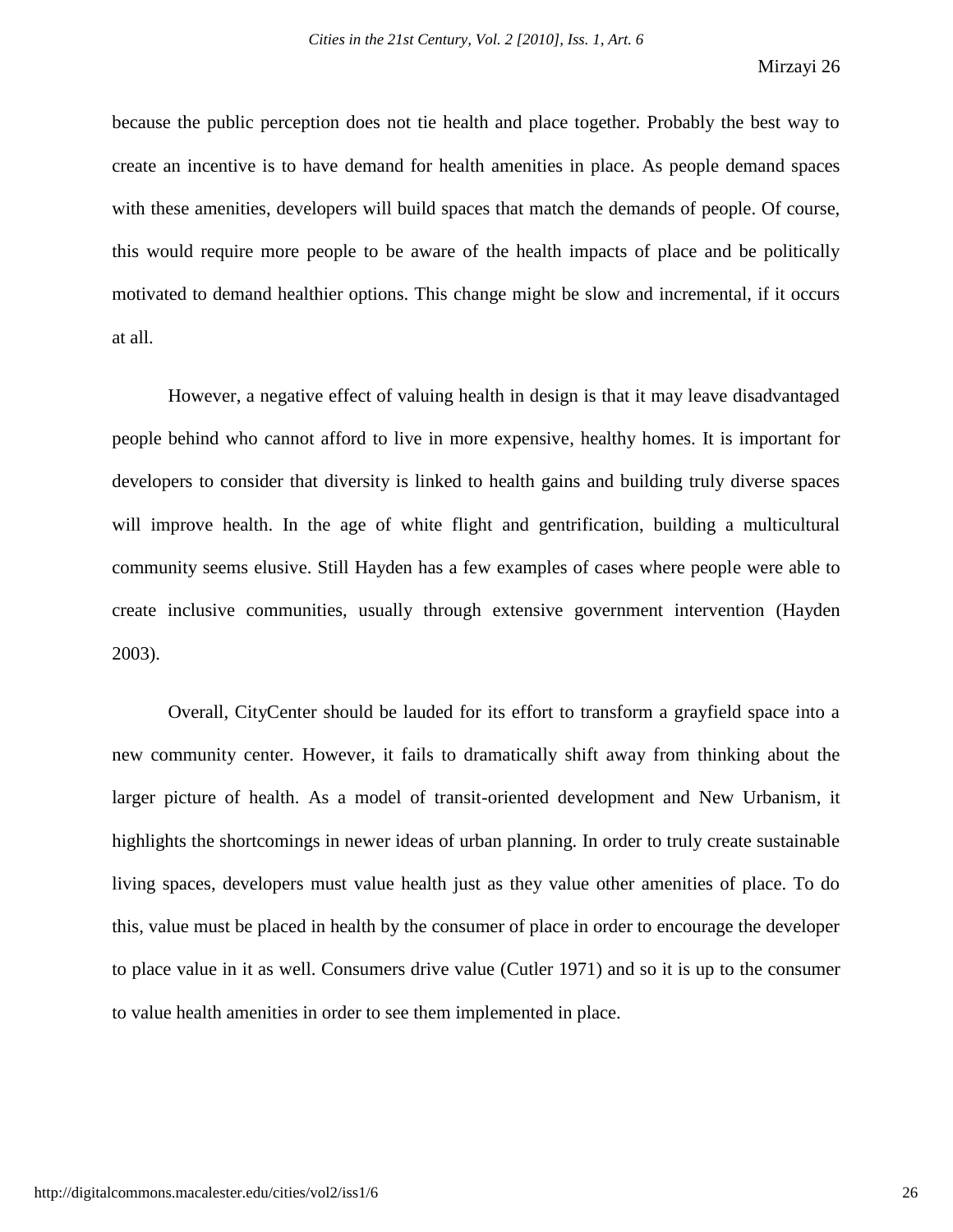It is no doubt that CityCenter is an improvement on suburban models of development. There is a larger sense of connectedness and community and people have the ability to walk more and drive in their cars less. However, most residents of CityCenter still own cars and the development is surrounded by parking lots. Part of this is because CityCenter is a hybrid space, a mixture of an old strip mall type space with big box stores and New Urbanist principles. Future developers will need to fully embrace the tenets of sustainable living, both in terms of place and in terms of health, in order to effect real change.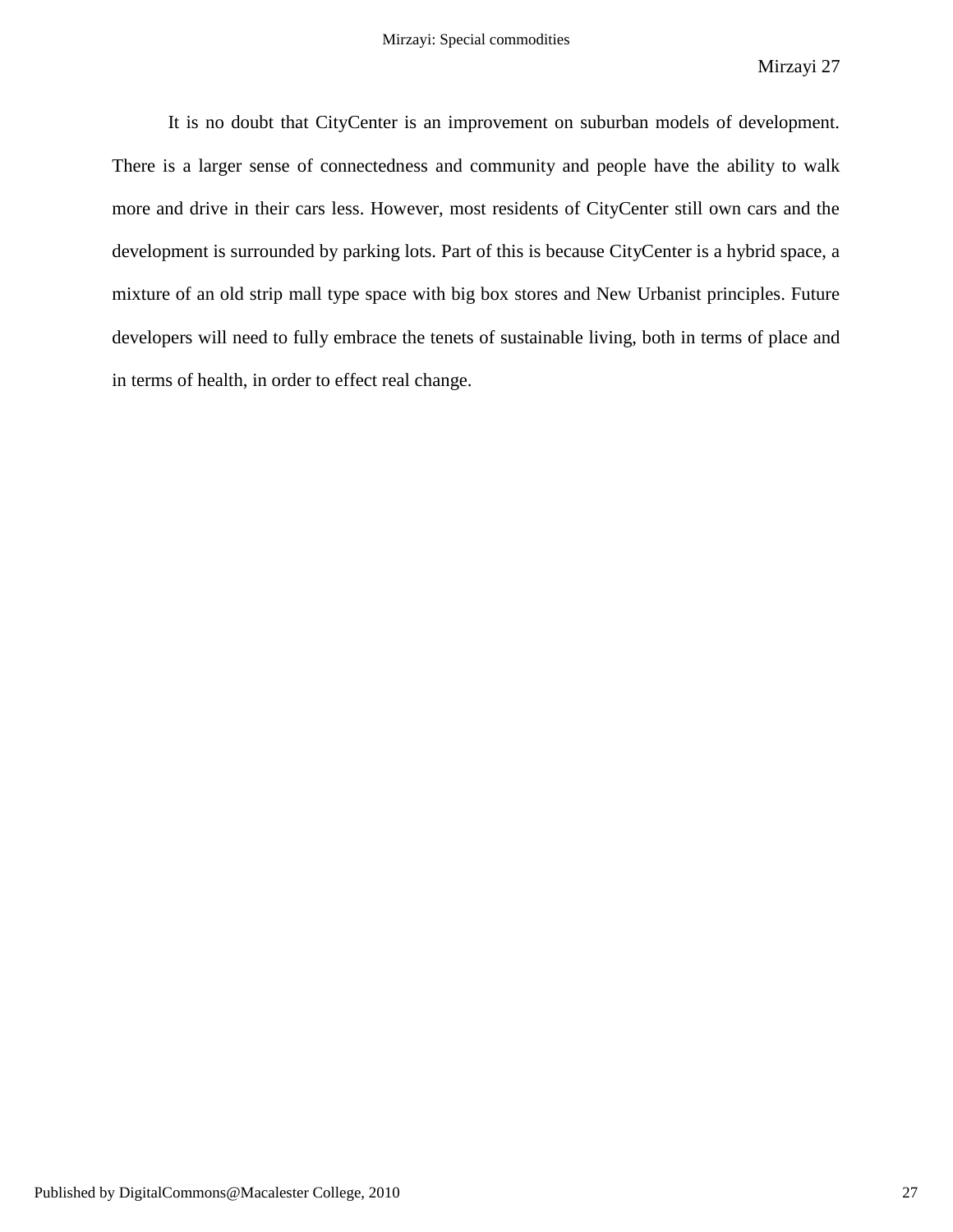# Works Cited

- Congress for the New Urbanism. "Charter of the New Urbanism." *CNU.* 1996. http://www.cnu.org/charter (accessed April 26, 2010).
- Cutler, A. J. "Nature of the Commodity 'Health Care' and its Efficient Allocation." *Oxford Economic Papers*, 1971: 189-211.
- Englewood Community Development Office. *CityCenter Englewood.* November 5, 2009. http://www.ci.englewood.co.us/Index.aspx?page=468 (accessed March 1, 2010).
- Ewing, Reid, Tom Schmid, Richard Killingsworth, Amy Zlot, and Stephen Raudenbush. "Relationship Between Urban Sprawl and Physical Activity, Obesity, and Morbidity." *American Journal of Health Promotion*, 2003: 47-57.
- Face the State Staff Report. *Urban Planning Experts Skewer Englewood CityCenter Project.* June 1, 2009. 28http://facethestate.com/articles/16482-urban-planning-experts-skewerenglewood-citycenter-project (accessed February 1, 2010).
- Frank, Lawrence D., and Peter Engelke. "Multiple Impacts of the Built Environment on Health: Walkable Places and the Exposure to Air Polution." *International Regional Science Review*, 2005: 193-216.
- Frank, Lawrence D., Martin A. Anderesen, and Thomas L. Schmid. "Obesity Relationships with Community Design, Physical Activity, and Time Spent in Cars." *American Journal of Preventative Medicine*, 2004: 1-17.
- Frumkin, Howard. "Urban Sprawl and Public Health." *Public Health Reports*, 2002: 201-217.
- Fuchs, Victor R., and Richard Zeckhauser. "Valuing Health--A "Priceless" Commodity." *The American Economic Review*, 1987: 263-268.
- Hayden, Dolores. *Building Suburbia.* New York: Vintage Books, 2003.
- International Health Conference. "WHO definition of Health." *Preamble to the Constitution of the World Health Organization as adopted by the International Health Conference.* New York: Official Records of the World Health Organization, 1946. 100.
- Livingston, Martha. "U.S. Health Care: Commodification Kills." In *Killer Commodities: Public Health and the Corporate Production of Harm*, by Merrill Singer and Hans Baer, 205- 224. Lanham, MD: Alta Mira Press, 2009.
- Morland, Kimberly, Steve Wing, Ana Dies Roux, and Charles Poole. "Neighborhood Characteristics Associated with the Location of Food Stores and Food Service Places." *American Journal of Preventive Medicine*, 2001: 23-29.